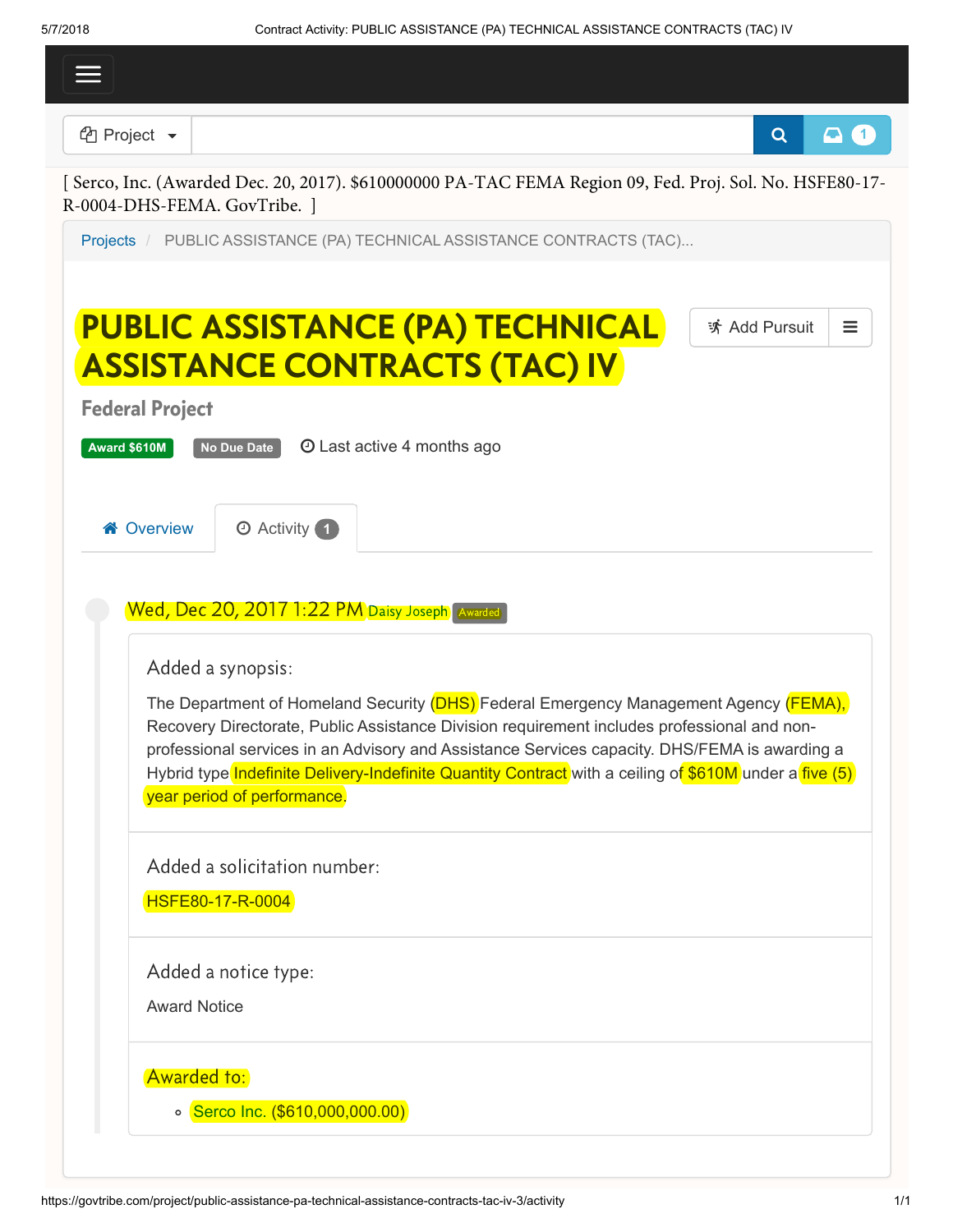<span id="page-1-0"></span> $\overline{\phantom{a}}$ 

| $\Omega$<br><b><sup>4</sup></b> Projects ▼<br>$\alpha$<br>Projects / Public Assistance (PA) Technical Assistance Contracts (TAC)<br><b>Public Assistance (PA) Technical Assistance Contracts (TAC) IV Federal Project</b><br><b>ず Add Pursuit</b><br>$\equiv$                           |
|-----------------------------------------------------------------------------------------------------------------------------------------------------------------------------------------------------------------------------------------------------------------------------------------|
|                                                                                                                                                                                                                                                                                         |
|                                                                                                                                                                                                                                                                                         |
|                                                                                                                                                                                                                                                                                         |
|                                                                                                                                                                                                                                                                                         |
| Past Due<br><b>O</b> Last active 11 months ago<br>Solicitation                                                                                                                                                                                                                          |
|                                                                                                                                                                                                                                                                                         |
| <b>O</b> Activity 11<br><b>备 Overview</b>                                                                                                                                                                                                                                               |
| Federal contract opportunity <b>HSFE80-17-R-0004</b> for administrative management and general management consulting services at Federal<br>Emergency Management Agency Region IX, response was due Jun 1, 2017.                                                                        |
| <b>Due</b><br>6/1/17<br><b>Solicitation Number</b><br>HSFE80-17-R-0004<br><b>Contract Number(s)</b><br>None listed<br><b>Additional Info Link</b><br>None listed<br>Set-Aside<br>No Set-Aside Used                                                                                      |
| Contact(s)<br><b>A</b> Daisy Joseph<br>Category<br><b>E</b> Administrative Management and General Management Consulting Services<br>Agency<br><b>Im</b> Department of Homeland Security<br>Office<br><b>frage Strutus</b> Emergency Management Agency<br>Location<br><b>血 Region IX</b> |
| ■ Synopses Thu, May 25, 2017 3:35 PM                                                                                                                                                                                                                                                    |
| Amendment 0005                                                                                                                                                                                                                                                                          |
| Wed, May 24, 2017 7:31 PM                                                                                                                                                                                                                                                               |
| Mon, May 22, 2017 8:03 PM                                                                                                                                                                                                                                                               |
| Thu, May 18, 2017 11:28 AM                                                                                                                                                                                                                                                              |
| Wed, May 17, 2017 4:14 PM                                                                                                                                                                                                                                                               |
| Wed, May 17, 2017 2:32 PM                                                                                                                                                                                                                                                               |
| Mon, May 1, 2017 4:11 PM                                                                                                                                                                                                                                                                |
| Mon, May 1, 2017 3:51 PM                                                                                                                                                                                                                                                                |
| Wed, Mar 15, 2017 5:00 PM                                                                                                                                                                                                                                                               |
|                                                                                                                                                                                                                                                                                         |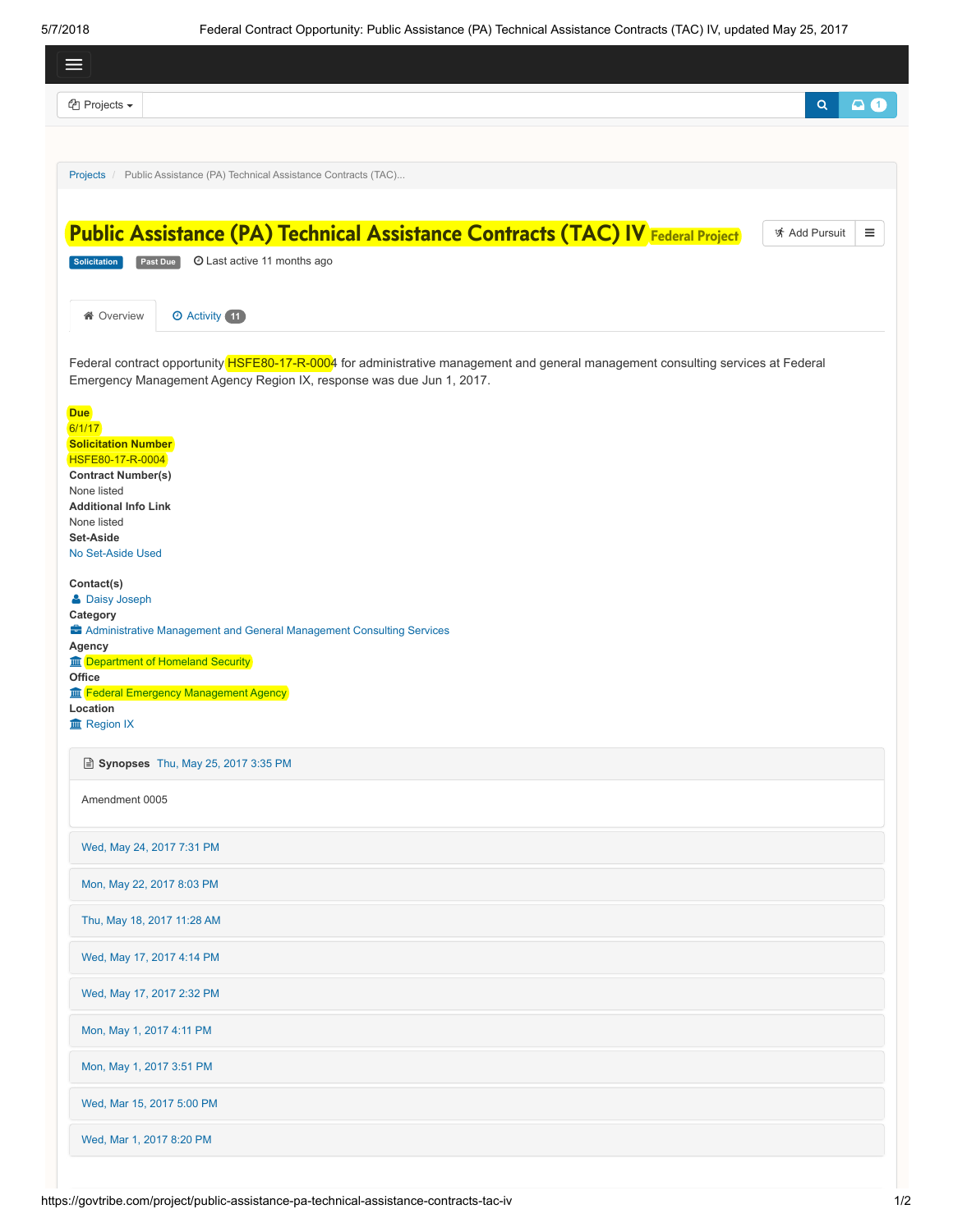|             |                                                                     | $\overline{2}$<br>3<br>5<br>6<br>$\langle\langle$ |
|-------------|---------------------------------------------------------------------|---------------------------------------------------|
| Package     | File                                                                | <b>Description</b>                                |
| Amendment 5 | Amendment 0005.pdf                                                  | Amd 0005                                          |
| Amendment 5 | $\boxed{x}$ Attachment J008 - Pricing Schedule (5-25-2017).xlsx     | Attachment J008 - Pricing Schedule                |
| Amendment 4 | Amendment 0004.pdf                                                  | Amd 0004                                          |
| Amendment 4 | A HSFE80-17-R-0004 (5-24-2017).pdf                                  | Request for Proposal                              |
| Amendment 4 | $\boxed{x}$ Attachment J008 - Pricing Schedule (5-24-2017), v2.xlsx | Attachment J008 - Pricing Schedule                |
| Amendment 3 | Amendment 0003.pdf                                                  | Amendment 0003                                    |
| Amendment 3 | <b>A PA TAC IV Final Questions &amp; Answers 5-22-2017.pdf</b>      | Final Q&A                                         |
| Amendment 3 | A HSFE80-17-R-0004 (5-22-2017).pdf                                  | Request for Proposal                              |
| Amendment 3 | Attachment J001 - Performance Work Statement (5-18-2017).pdf        | Attachment J001 - PWS                             |
| Amendment 3 | $\boxed{x}$ Attachment J008 - Pricing Schedule (5-22-2017).xlsx     | Attachment J008 - Pricing Schedule                |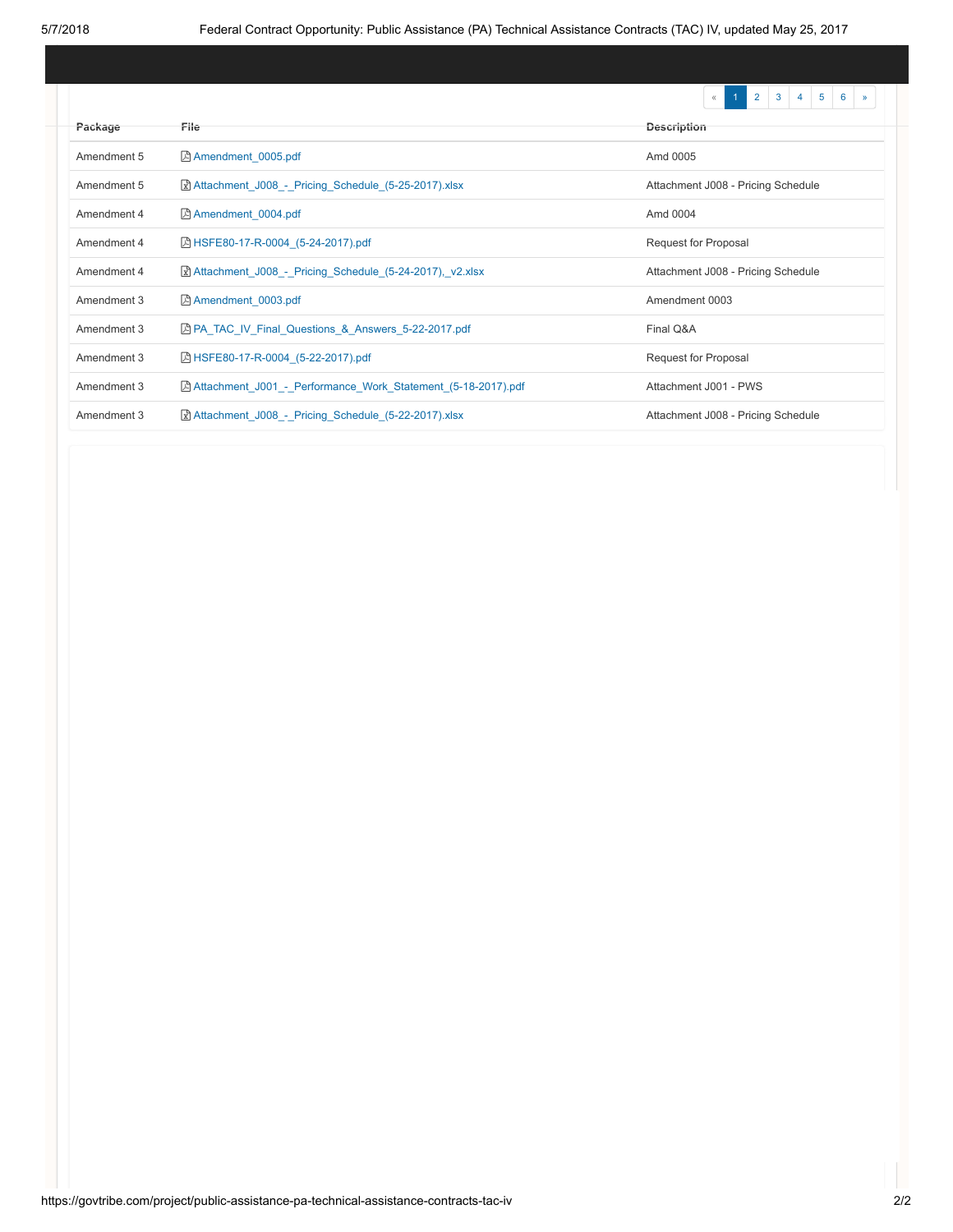## **PERFORMANCE WORK STATEMENT (PWS)**

**for** 

### **Public Assistance - Technical Assistance Contracts IV (PA-TAC IV)**

#### **Revision #03 dated May 18, 2017**

**Part 1** 

#### **1. General**

FEMA's mission is to support citizens and first responders to ensure that as a nation we work together to build, sustain and improve our capability to prepare for, protect against, respond to, recover from and mitigate all hazards. Within FEMA, the Office of Response and Recovery (ORR) provides guidance, leadership and oversight to build, sustain, and improve the coordination and delivery of support to citizens and State, local, Tribal and Territorial governments to save lives, reduce suffering, protect property and recover from all hazards. As part of ORR, the Recovery Directorate provides survivors and communities recovering from disasters with grants and resources that are easy to access, simple to understand, and outstanding in their helpfulness. The Recovery Directorate's Public Assistance (PA) Division has the specific mission of providing assistance to applicants (State, Tribal and local governments) and certain types of Private Nonprofit (PNP) organizations so that communities can quickly respond to and recover from major disasters or emergencies declared by the President.

#### **1.1. Description of Services/Introduction**

Through the PA Program, as authorized under the Robert T. Stafford Disaster Relief and Emergency Assistance Act, 42 U.S.C. §5121-5207 (Stafford Act), FEMA provides supplemental Federal disaster grant assistance for debris removal, emergency protective measures, and the repair, replacement, and restoration of disaster-damaged, publicly owned facilities and the facilities of certain PNP organizations. The PA Program also encourages protection of these damaged facilities from future events by providing assistance for hazard mitigation measures during the recovery process. The PA program implementation process is shown below.

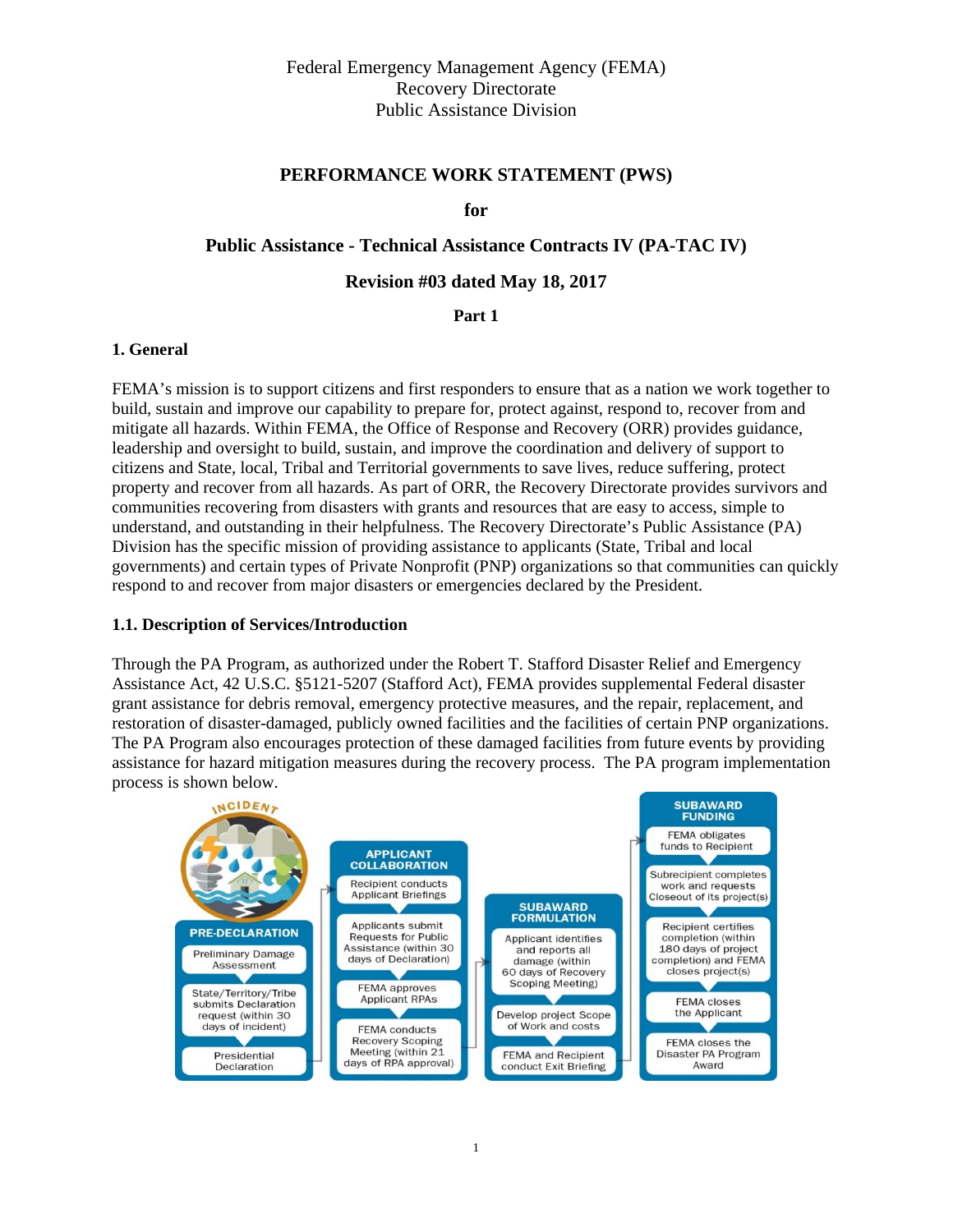FEMA is seeking support of this mission through the procurement of necessary professional and nonprofessional services for the delivery of the PA Program. This acquisition is a continuation of the need for the Recovery Directorate, PA Division's Technical Assistance Contracts III (PA-TAC III). The new contract vehicle, the PA Division's Technical Assistance Contracts IV (PA-TAC IV) shall provide professional and non-professional services in an Advisory and Assistance Services (A&AS) capacity.

## **1.2. Background**

The PA program is supported with federal employees from all ten FEMA Regions and FEMA Headquarters (HQ), to include Federal Reservist Cadres, Cadre of Response Employees (COREs), and Incident Management (IM) COREs. However, there is a need for professionals (technical in an A&AS capacity) and non-professionals to supplement and support FEMA staff in delivering the PA Program. This is currently (and historically has been) provided through contracting services, namely the Public Assistance - Technical Assistance Contracts (PA-TAC). These contracts have been a vital part of the PA program and have allowed FEMA to successfully provide disaster assistance through thousands of state, local government, tribe, and private non-profit PA projects after hundreds of disasters since 1997. The latest iteration of contracts are the PA-TAC III contract, which are scheduled to expire on August 26, 2017.

## **1.3. Locations**

## **Zones**

The goal of PA-TAC IV is to efficiently and expeditiously provide supplemental resources needed to implement the PA program in major disasters and emergencies. Currently, all PA-TAC III Contractors have a nation-wide span of operation. However, the added time it takes to compete all resource requests on a task order by task order basis delays provision of necessary resources to disaster field operations. In order to more effectively provide resource support, FEMA proposes to identify three geographical zones based on a historical workload assessment. FEMA's acquisition strategy is to solicit and award on a competitive basis three single IDIQ contracts, one for each geographical zone. Individual awardees will then be responsible for the resource requirements for major disasters and emergencies declared within that geographic zone. The geographical zones are as follows:

| Zone   | <b>Geographical Coverage by FEMA Region</b> |  |
|--------|---------------------------------------------|--|
| Zone 1 | FEMA Regions 1, 3, and 4                    |  |
| Zone 2 | FEMA Regions 5, 6, and 8                    |  |
| Zone 3 | FEMA Regions 2, 7, 9, and 10                |  |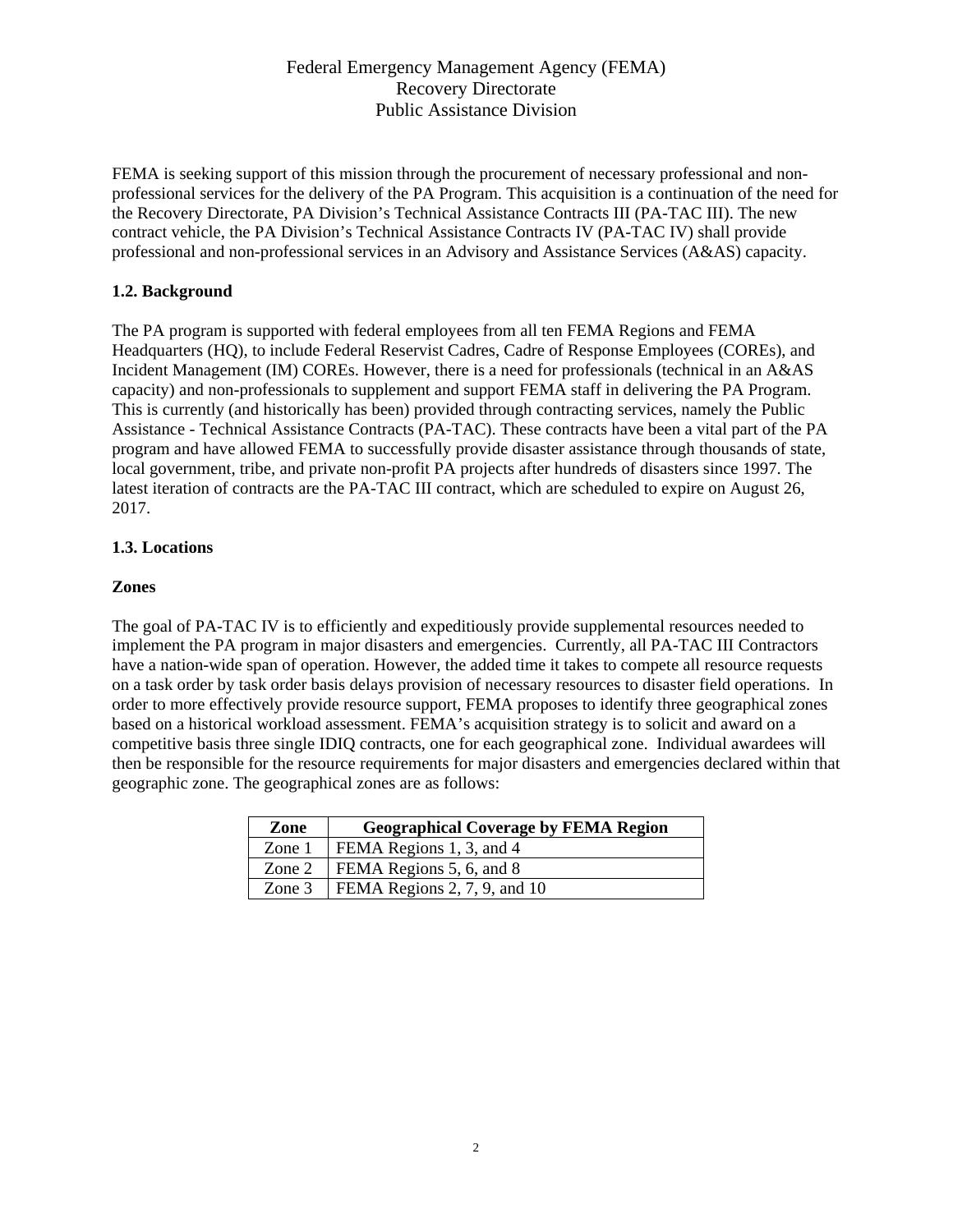

In accordance with FAR 16.505(b)(1), *Fair opportunity*, with the exception of HQ task orders, only the Contractor selected for a particular zone will have the opportunity to be considered for task orders issued within their awarded zone. The geographic zone strategy will enable FEMA to provide resource support faster, improve coordination between FEMA and Contractors within each zone, and improve cost savings. In order to meet resource needs in a catastrophic disaster that may overwhelm the capabilities of a single Contractor in a specific zone, FEMA reserves the right to solicit support from other PA-TAC IV zoned Contractors to supplement the capabilities of an awarded Contractor. A number of factors may be used in determining the need for supplemental capabilities to include but not limited to adjudicated personnel available to the contractor, magnitude of the disaster, and taking into consideration limitations spelled out in Section I.3 52.216-19 Order Limitations

### **Consolidated Resource Centers (CRC)**

In addition to disaster field operation resource requirements within each geographic zone, FEMA may also solicit support from PA-TAC IV Contractors to provide resources at FEMA Consolidated Resource Centers (CRCs) located in Winchester, VA; Denton, TX; or any additional facilities designated as a CRCs by FEMA. The CRCs house the specialized staff required to support scoping and costing, document validation, and project review for disasters nationwide. The CRCs are identified as work locations for FEMA, and do not fall under the jurisdiction of any one Contractor. The Contractors, if deployed to CRCs, shall provide support on disasters declared within their awarded zones only, not declared disasters from the other zones. Contractor support may be requested from any of the labor categories listed in Attachment 2, PWS – Labor Categories, Qualifications, and Tasks. If Contractor support is needed at a CRC, the government will identify the specific CRC work location(s) during the Task Order Proposal Request (TOPR) process.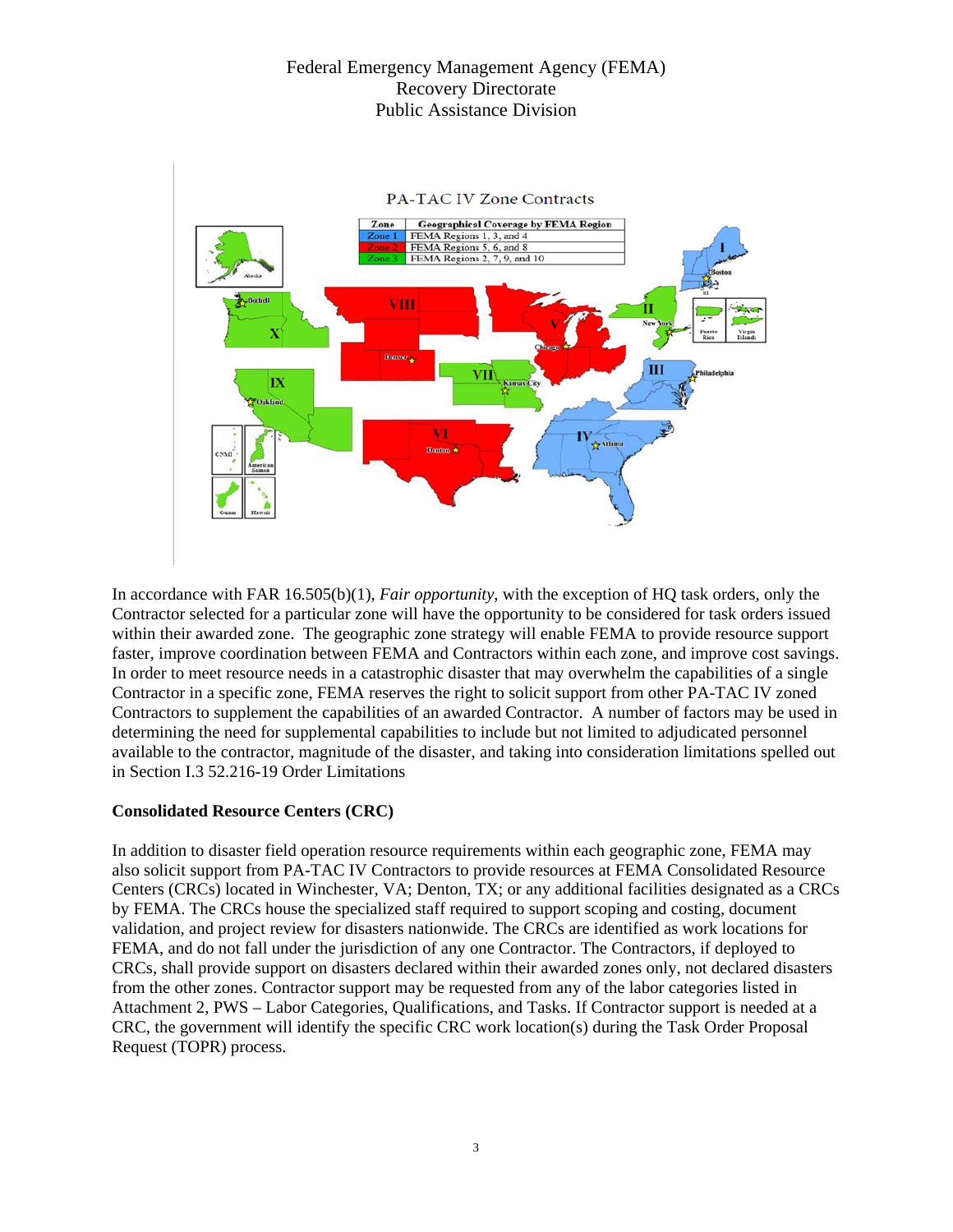### **Washington, DC**

FEMA Headquarters (HQ) also requires technical assistance for national-level PA mission support tasks, such as training, planning, project management, updating equipment rates, and providing services that involve or relate to analyses, feasibility studies, and strategy options to be used by FEMA personnel in developing policy. All HQ task orders will be awarded based on competition among the awardees of the PA-TAC IV contracts.

## **1.4. Tasks**

Each Contractor shall have the capability and capacity to support the requirements as stated in this PWS. The PWS requires the Contractor to perform at a level necessary to successfully achieve the following performance objectives.

**1.4.1. Objective 1 - Readiness Management and Administration (M&A) Services:** The Contractor shall provide M&A of the overall project and mission to maintain the capability to support FEMA's objective of delivering the PA Program in a timely, efficient, effective, and consistent manner. As a measure of readiness, the Contractor shall train, badge, and maintain a deployment-ready workforce listed in Attachment 2 of this PWS (Attachment J003 - Labor Categories, Qualifications, and Tasks). As a measure of the Contractor's overall effectiveness FEMA will monitor the Contractor's deployment-ready workforce to meet the objectives of this PWS and as described in Contractor's Readiness and Staffing Plans submitted in accordance with the performance requirements summary (PRS), Attachment 3 to this PWS (Attachment J004 – PRS). The Contractor's M&A Services will be described in the Contractor's Management Plan and submitted in accordance with the PRS. Readiness M&A consist of the functions, tasks, and associated labor categories listed under the following sections: Readiness M&A and PMO Support Staff, Background Checks / Badging, Training, Management & Staff Availability, and Reporting.

### **Readiness M&A and PMO Support Staff**

Contractors must have a Program Manager, Deputy Program Manager, Contract Manager and Deployment/Readiness Manager as key personnel in addition to PMO support staff to manage all aspects of this PWS to include all sections listed below. PMO support staff consist of a General Planner, Administrative Assistant, and a Trainer (for train-the-trainer). The Contractor's readiness approach and technical understanding will be conveyed to FEMA in its Readiness Plan which shall be submitted to FEMA in accordance with the PRS.

The minimum qualifications for key personnel and PMO support staff are identified below:

• *Program Manager*: Responsible for establishing and implementing objectives for business or technical endeavors; ensuring that all work is being completed correctly and in a timely manner; monitoring how projects are progressing; and reporting the details to the Government. The Program manager should have excellent written and oral communication skills and have the ability to both lead and function as a member of a team. They must have attention to detail, great organizational skills, as well as the ability to multi-task and work well under pressure. *Must have a minimum of a bachelor's degree in Business or a related technical field. Must also have a minimum of 15 years of experience performing program management functions.*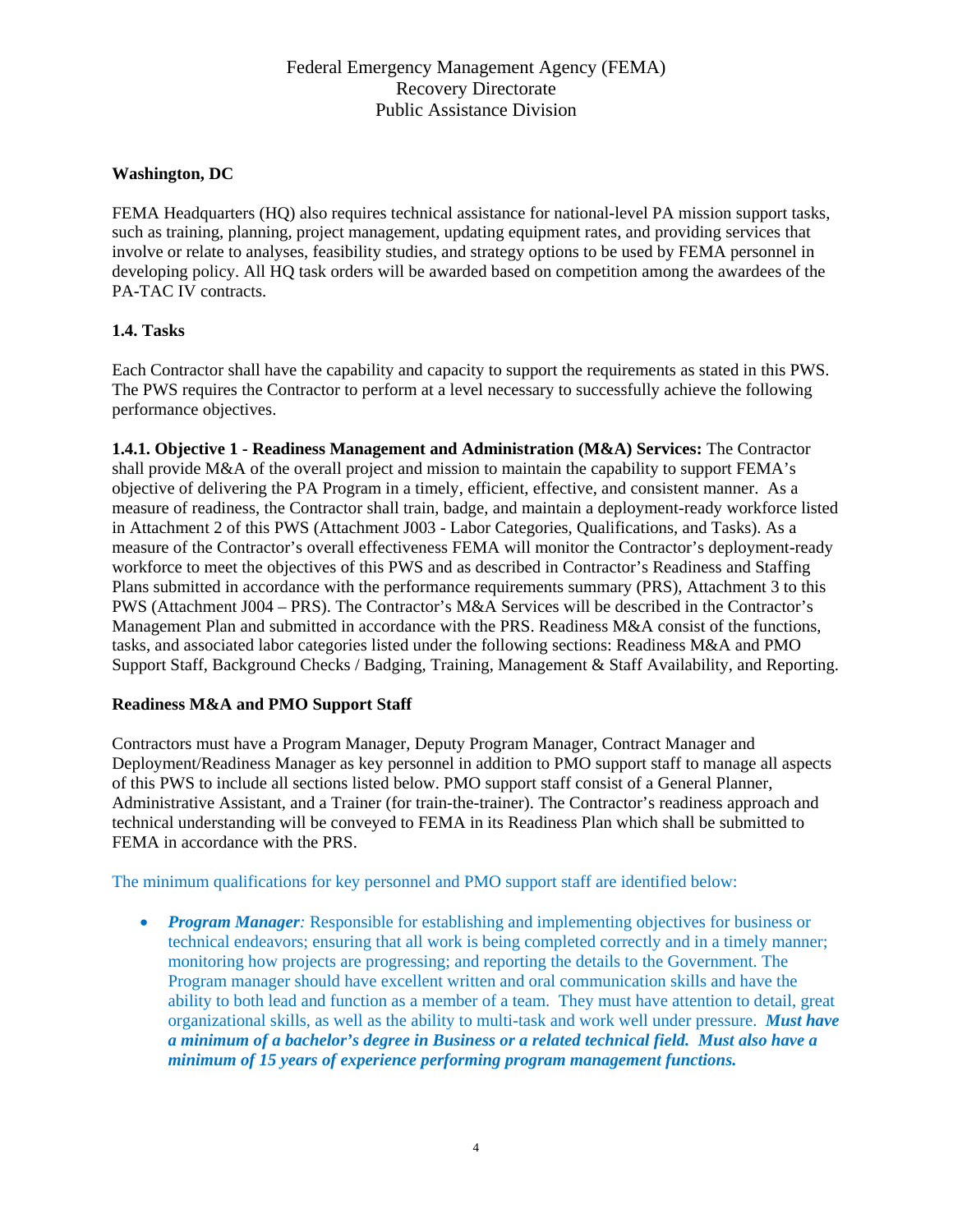- *Deputy Program Manager:* Responsible for establishing and implementing objectives for business or technical endeavors; ensuring that all work is being completed correctly and in a timely manner; monitoring how projects are progressing; and reporting the details to the Government. The Program manager should have excellent written and oral communication skills and have the ability to both lead and function as a member of a team. They must have attention to detail, great organizational skills, as well as the ability to multi-task and work well under pressure. *Must have a minimum of a bachelor's degree in Business or a related technical field. Must also have a minimum of 10 years of experience performing program management functions.*
- *Contract Manager*: Responsible for administrative activities associated with handling of contracts, such as (1) invitation to bid, (2) bid evaluation, (3) award of contract, (4) contract implementation, (5) measurement of work completed, and (6) computation of payments. It also includes monitoring contract relationship, addressing related problems, incorporating necessary changes or modifications in the contract, ensuring both parties meet or exceed each other's expectations, and actively interacting with the contractor to achieve the contract's objective(s). Also called contract administration. The Contract Manager should: have a four (4) year course of study leading to a bachelor's degree, that included or was supplemented by at least 24 semester hours in any combination of the following fields: accounting, business, finance, law, contracts, purchasing, economics, industrial management, marketing, quantitative methods, or organization and management; at least five (5) years of experience in contract management and/or a related field; and a minimum of 120 hours of continuing professional education.
- *Deployment/Readiness Manager:* Shall ensure that the labor of the organization will be continuously in an optimal relation to government's requirements and the contractor's organizational structure. Maintaining both quantitative and qualitative side (i.e. match both the number, qualifications and government requirements). Prepare for deployment operations by establishing processes to manage contractor and subcontractor deployment requirements and determine personnel deployment readiness status; help assigned personnel prepare and process for deployments. Coordinate any required training (if applicable). *Must have a four (4) year degree in business management or business administration or a related technical field.*
- *General Planner*: Perform professional work related to a variety of planning assignments. This would include managing complex planning studies; reviewing and processing comprehensive plans; performing site inspections to gather data; scheduling and conducting meetings as appropriate; and presenting reports and findings. Must have knowledge and experience in construction processes; principles, methodology, practices of research and data collection; effective writing techniques; and computer hardware and software programs, which may include Microsoft Office, Internet applications, and GIS. Must have excellent oral and written communication skills required for preparing and presenting planning reports and projects; excellent interpersonal skills for facilitating relationships with senior officials or other decision-makers; ability to work on several projects or issues simultaneously; ability to provide effective supervision and staff management; and the ability to manage projects effectively and meet firm deadlines. The General Planner must have a four (4) year degree in a related technical field and at least 5 years of experience.
- *Administrative Assistant:* Capable of executing and leading tasks and providing general administrative support in all facets of administration, to include travel, correspondence, meetings, communication of policy and training. Ability to work independently or lead teams to solve problems.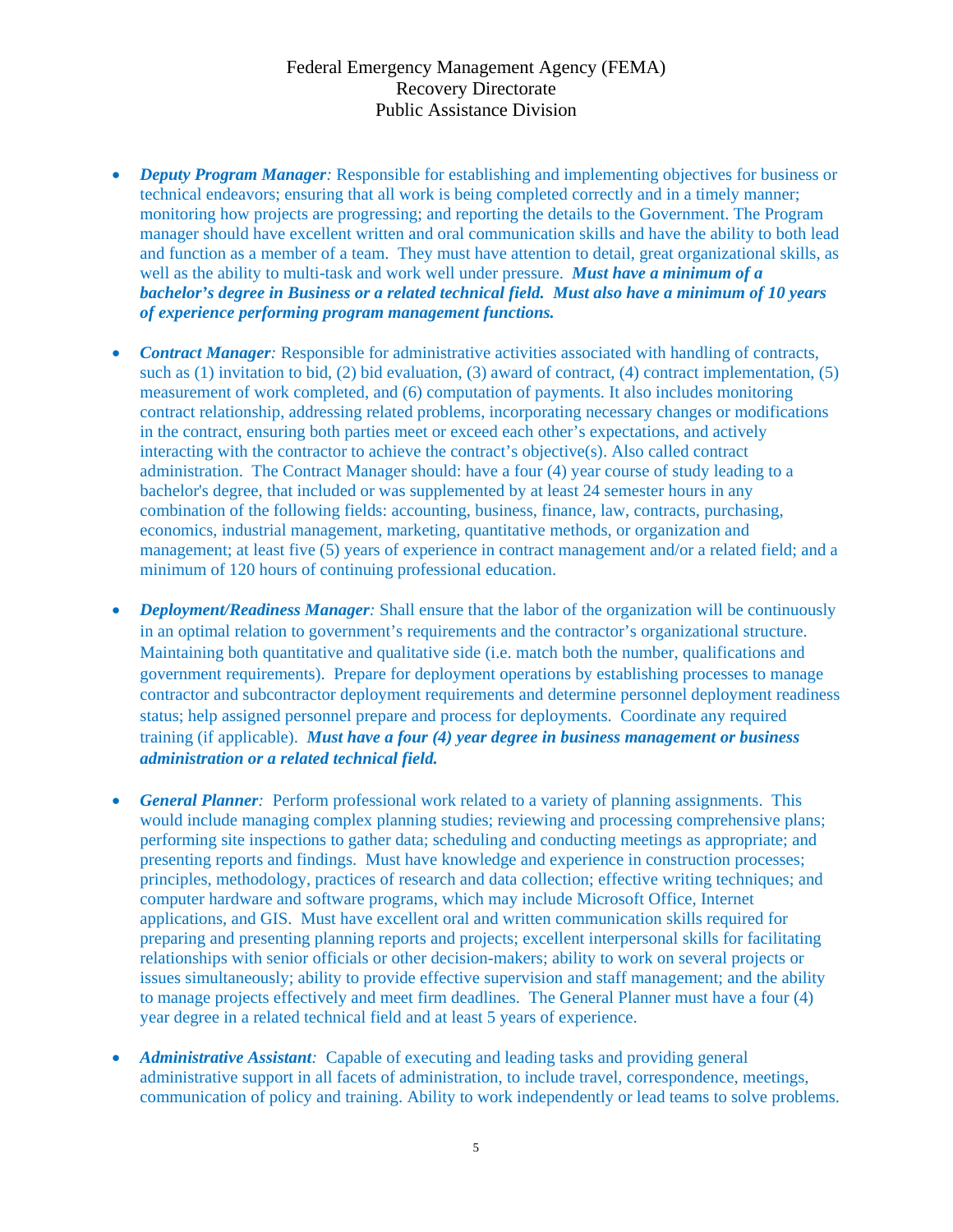Must have 5-10 years of administrative support experience. Must also be proficient with MS Office Suite of Programs: Microsoft Outlook, Excel, Power Point, and Word.

*Train the Trainer*: Responsible for: devising technical training programs according to requirements in order to meet the Government's needs; producing training schedules and classroom agenda; preparing presentation materials; executing training sessions, webinars, workshops etc. in groups or individually; keeping and reporting data on completed courses, issues, etc.; and observing and evaluating the results of the programs in order to make improvements. The trainers should have proven experience as a technical trainer and be knowledgeable of modern training techniques and tools in technical subjects. They should have outstanding communication skills, be comfortable speaking to crowds, and have excellent organizational and time-management abilities. Should have a degree in a relevant technical field and a least five (5) years of related experience.

### **Background Checks / Badging**

Contractors shall create a plan to vet and have their staff successfully pass a FEMA security background investigation (BI) to obtain a FEMA badge at an authorized facility as described in Attachment 1 of the PWS (Attachment J002 – Security). The Contractor's key personnel performing work under this contract must have a Moderate Risk Background Investigation and must maintain the level of security for the life of the contract. All key personnel must submit all required security documents as identified in attachment J002 – Security, within five (5) calendar days of the start of the transition period. All other contractor staff supporting work under this contract must have a Moderate Risk background investigation according to the timeframes listed in the PWS section Background Check / Badging. Badges must be issued and remain current without causing deployment delays. The Contractor shall have thirty percent (30%) of their staff submit all required security documents as identified in attachment 1- Security within 30 calendar days after the transition period begins. Thereafter, the Contractor shall have the remaining staff submit all required security documents within two (2) months. In total, the Contractor shall complete all security document submissions for all their staff three (3) months after the transition period begins. The Contractor shall, to the highest extent practicable, propose staff that can pass a FEMA BI. The Contractor's planned approach shall be described and submitted to FEMA with the Management Plan deliverable.

### **Training**

The Contractor shall develop a training plan within its Management Plan deliverable and deliver training to all necessary Contractor personnel to support the PA Program.

*The training plan shall cover the method by which the contactor will assure FEMA that their staff are trained and certified in the recommended training courses listed in Attachment 2 of the PWS – Labor Categories, Qualifications, and Tasks. The contractor shall maintain records of all training and certifications on all their staff and make them available to FEMA upon request. The training plan details will be covered in further detail during the kick-off meeting.* 

FEMA will provide train-the-trainer training to the Contractor and estimates that up to two Contractor staff will be needed as trainers. FEMA will provide the required programmatic training materials to the trainers. FEMA's expectations is to have the trainers' trained and ready to train their remaining staff by the end of the transition period. The specified PA courses are identified by the position and labor category in Attachment 2 of the PWS (Attachment J003- Labor Categories, Qualifications, and Tasks).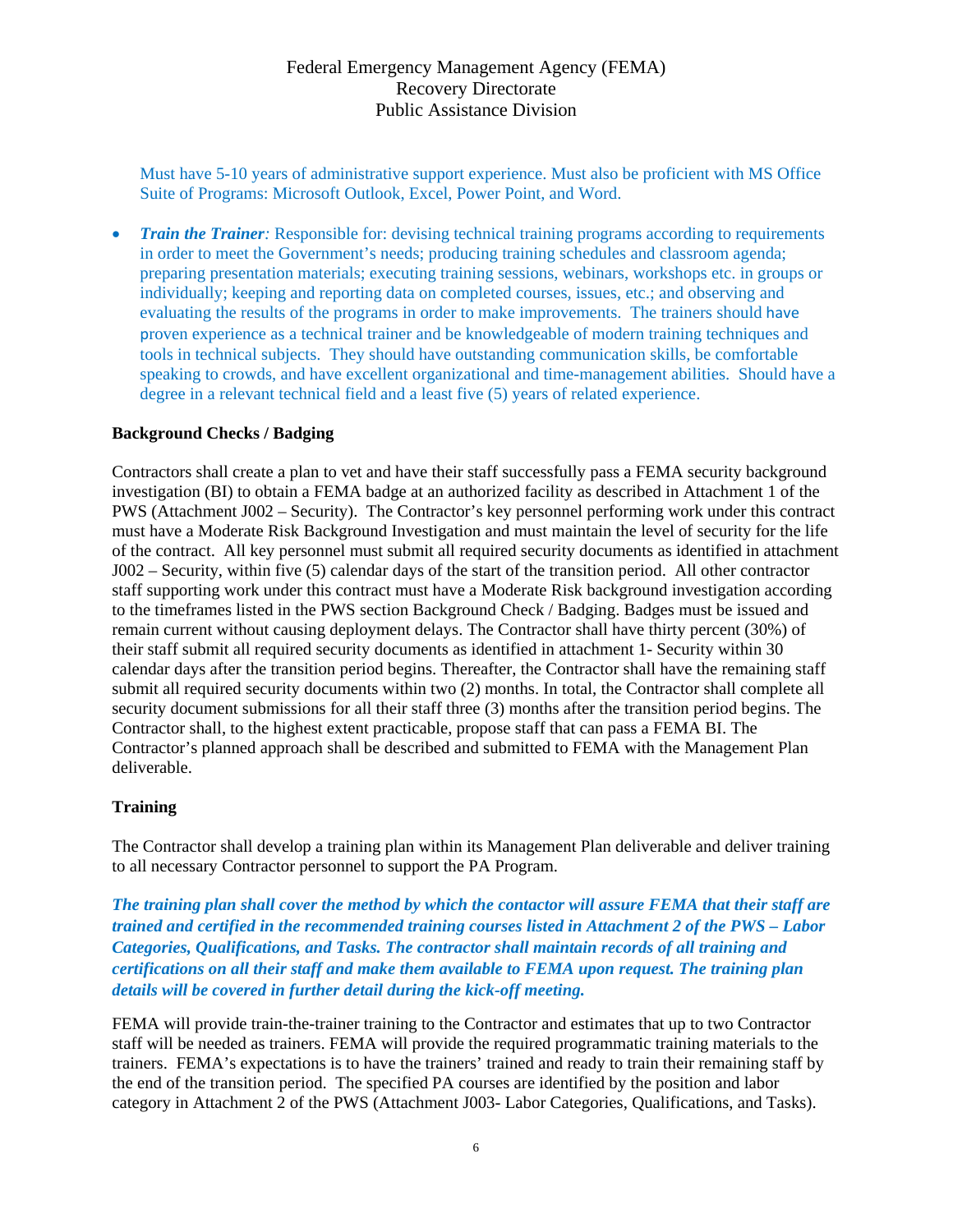FEMA expects that the Contractor's trainers will train their remaining staff to be deployment ready at the time of Task Order assignment. FEMA will finalize the details of the training during the base contract kick off meeting.

### **Management & Staff Availability Deployment Readiness**

The Contractor's Program Manager or alternate shall be accessible to the Contracting Officer (CO) / Contracting Officer Representative (COR) 24 hours a day, seven (7) days per week to plan for and begin deploying personnel to field locations. The Contractor shall identify, train, and maintain staff that shall be available for deployment. The Contractor shall have the capability to provide *30%* of their resources capable to perform under this requirement by the *start of the* base period of performance. The Contractor shall prepare a readiness staffing and deployment report in accordance with the requirements identified in the PRS. For disaster task orders, half of the Contractor's proposed personnel (on a TOPR) shall be available to deploy within two (2) calendar days of CO notification and the other half within seven (7) calendar days.

## **Reporting**

The Contractor shall provide reports to the CO, COR, and Task Monitors (TM), to include a Readiness Staffing and Deployment Report; Monthly Contract Status Report (MCSR); Monthly Task Order Status Report (TOSR); Annual Report; and Final Report. The types of reports and specific performance requirements for each report are identified in the PRS and Delivery Schedule. The Contractor shall also be required to support other reporting needs as identified by FEMA. FEMA shall provide templates of the reports identified in the PRS to the Contractor 30 calendar days after contract award.

**1.4.2. Objective 2 - Professional and Non-Professional Services:** The Contractors shall provide professional and non-professional services to FEMA to support implementation of the PA Program. The specific positions, labor categories, and required quantities are listed below. Professional positions include Engineers, Accountants, Certified Public Accountants (CPA), and all labor categories identified within the Site Inspector major, and Environmental and Historical Preservation (EHP) Specialists positions. The qualifications and associated tasks are further identified in Attachment 2 of the PWS – Labor Categories, Qualifications, and Tasks. Each Contractor shall maintain a pool of 400 staff for their respective zone. Inclusive of the 400 staff FEMA will consider the use of a TAC Coordinator position to perform administrative Task Order duties during disaster deployments. The TAC Coordinator may deploy/de-mobilize on short durations to aid in Contractor staff/field personnel deployments, demobilizations, system/facility access, logistics/equipment coordination, and other administrative or coordination efforts. During disaster TOPRs the Contractor shall propose a suitable field labor category, i.e. first-level General Planner or first-level Project Manager, from the 400 staff to perform the TAC Coordinator functions.

POSITION (Total Quantity)

• Labor Category/Skill Set (Quantity Breakdown)

\_\_\_\_\_\_\_\_\_\_\_\_\_\_\_\_\_\_\_\_\_\_\_\_\_\_\_\_\_\_\_\_\_\_\_\_\_\_\_\_\_\_\_\_\_\_\_\_\_\_\_\_\_\_\_\_\_\_

### PROGRAM DELIVERY MANAGER (165)

- Client Liaisons (75)
- Project Managers (50)
- Construction Manager (40)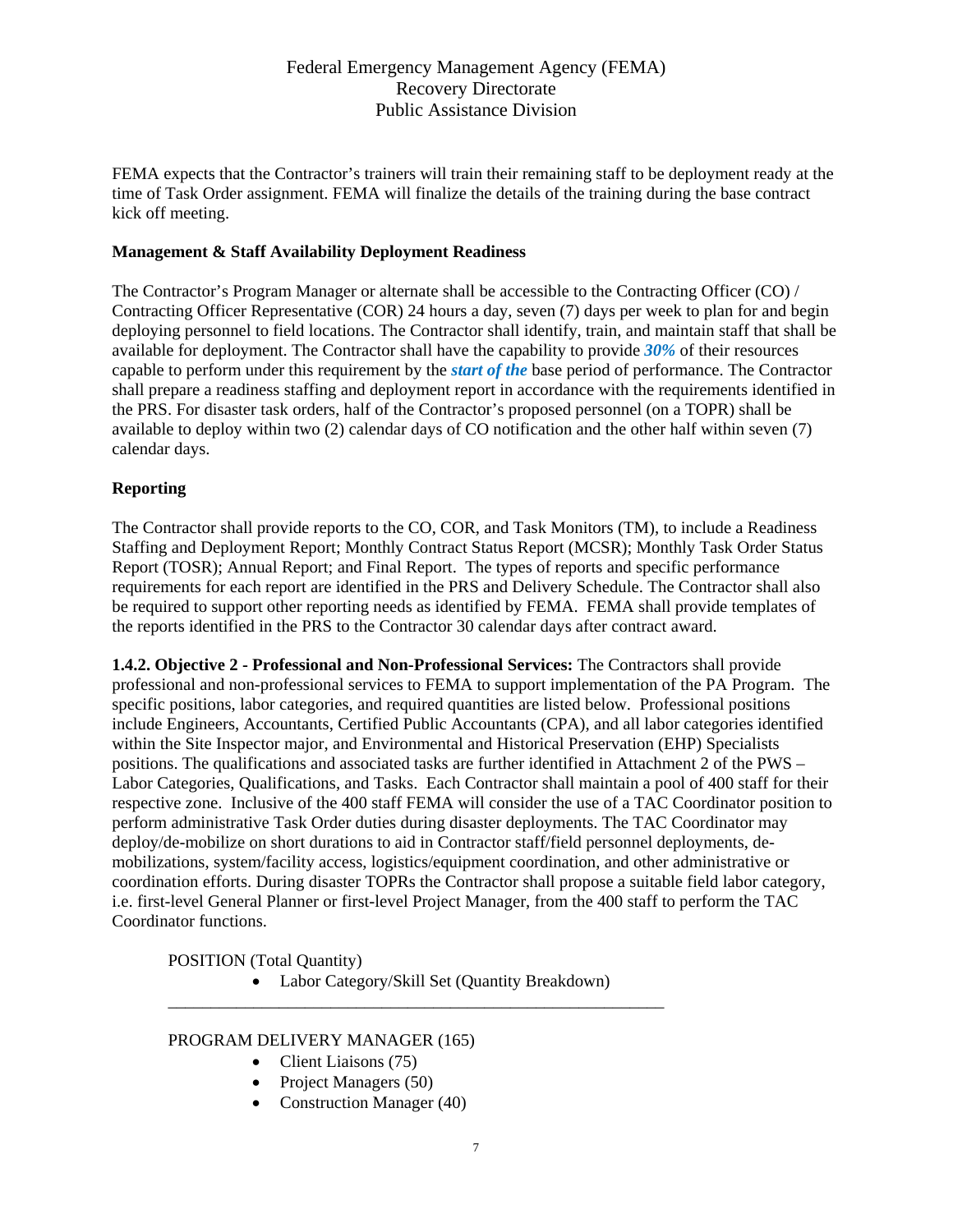### SITE INSPECTOR - minor to medium damage (100)

- Construction or Building Inspector (60)
- Civil Engineer  $(40)$

#### PUBLIC ASSISTANCE CREW LEADER (25)\*

• Project Manager  $(25)$ 

### PROJECT SPECIALIST - minor to medium damage (60)\*

- Construction or Building Inspector (40)
- Civil Engineers (20)

#### SITE INSPECTORS/PROJECT SPECIALIST - major damage (65)

- Civil Engineer  $(9)$
- $\bullet$  Electrical Engineer (8)
- Structural Engineer  $(8)$
- Engineering Technician (7)
- $\bullet$  Mechanical Engineer (6)
- $\bullet$  Soil/Geotechnical Engineer (6)
- Architect  $(5)$
- Geologist  $(5)$
- $\bullet$  Hydrologist (5)
- Coastal Engineer (1)
- Environmental Engineer (1)
- $\bullet$  Hydraulic Engineer (1)
- Sanitary Engineer (1)
- $\bullet$  Health Scientist (1)
- $\bullet$  Industrial Hygienist (1)

### CERTIFIED PUBLIC ACCOUNTANT, FINANCIAL ANALYST & ACCOUNTANT (17)

- Certified Public Accountant (3)
- Financial Analyst (13)
- Accountant  $(1)$

#### COSTING SPECIALIST (6)

 $\bullet$  Estimators (6)

#### MITIGATION SPECIALIST (5)

Civil Engineer (Engineer discipline) (5)

#### INSURANCE SPECIALIST (4)

• Commercial Property Insurance Professional (4)

## ENVIRONMENTAL & HISTORIC PRESERVATION (EHP) SPECIALIST (25)

- Environmental Planner (8)
- $\bullet$  Biologist (5)
- Archaeologist  $(5)$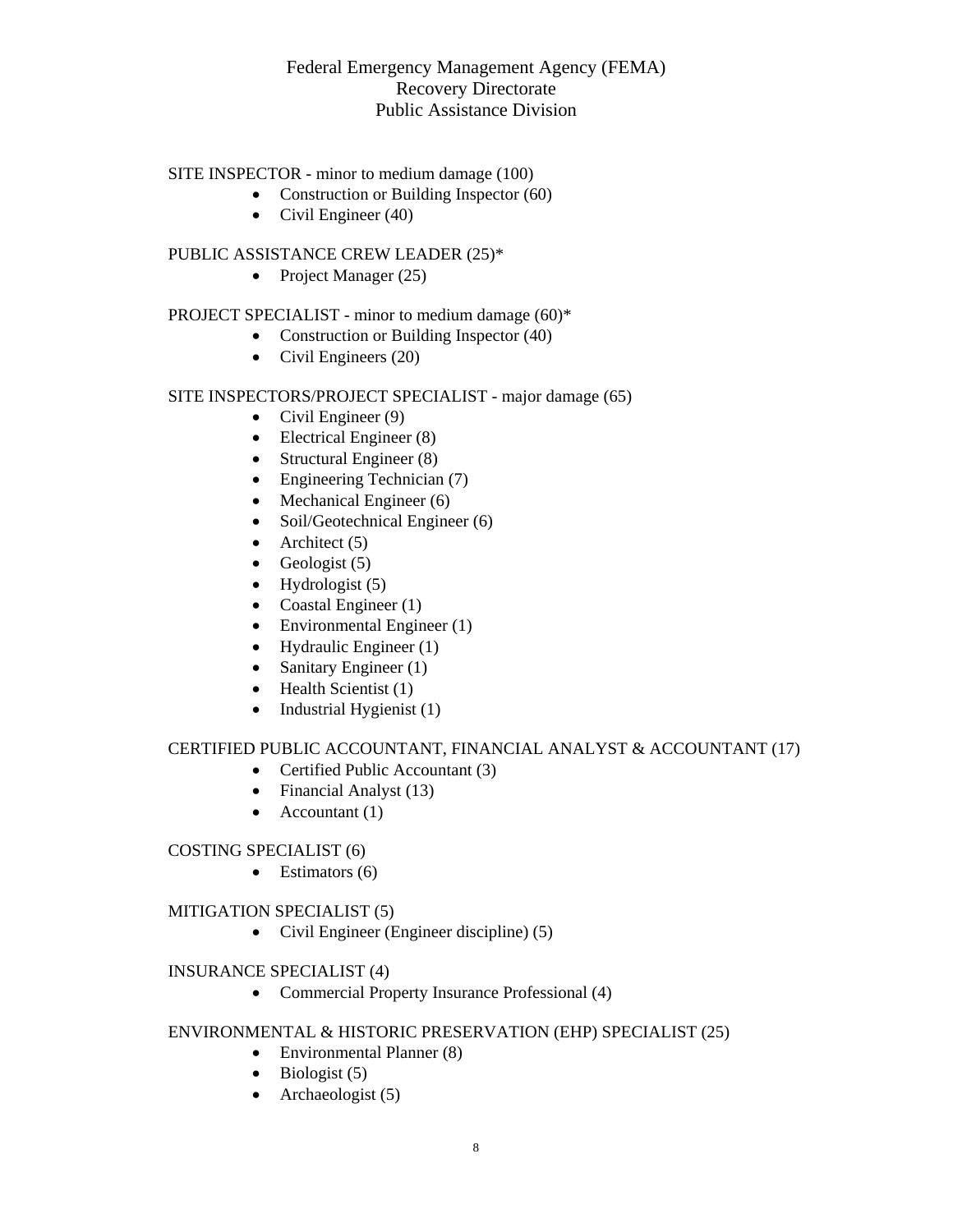- Architectural Historian (1)
- $\bullet$  Historic Architect (1)
- Certified Flood Plain Manager (1)
- $\bullet$  Wetlands Specialist (1)
- Water Quality Specialist (1)
- $\bullet$  Ecologist (1)
- $\bullet$  Horticulturalist (1)

### DATABASE DEVELOPER (1)

• Computer Specialist  $(1)$ 

### APPRAISER (2)

• Appraiser  $(2)$ 

### DOCUMENT & TRAINING DEVELOPMENT SPECIALIST (6)

- General Planner  $(2)$
- Technical Writer  $(2)$
- Graphic Artist  $(2)$

## COST ESTIMATING FORMAT (CEF) IMPLEMENTATION SPECIALIST (4)

- Technical Writer  $(1)$
- Graphic Artist  $(1)$
- $\bullet$  Estimators (1)
- General Planner  $(1)$

*\*The 85 labor category staff in these two positions are not counted in the total 400 staff required by each Contractor. Instead, they are shared among the PDM and Site Inspector positions.* 

### **Additional Overarching Objectives:**

- The Contractor must ensure timely deployment (in accordance with paragraph 1.4.1. of this PWS) of trained and qualified professionals and non-professionals (in accordance with the Labor Categories & Qualifications in Attachment 2 to this PWS) ; provide high quality deliverables (in accordance with the PRS); provide exceptional customer service and cost saving measures, while adhering to budget, schedule, and quality of service criteria as identified in the Quality Assurance Surveillance Plan (QASP).
- The Contractor shall develop innovative methods, approaches, ideas and guidance to support FEMA in its goal of reducing disaster losses, aiding in the recovery process, and simplifying the grant process.

**1.4.3. Performance Requirement Summary (PRS) and Delivery Schedule:** The Contractor must provide the listed deliverables in Attachment 3 (Attachment J004 – PRS). All deliverables will be surveilled in accordance with Exhibit 1 of the Quality Assurance Surveillance Plan (QASP).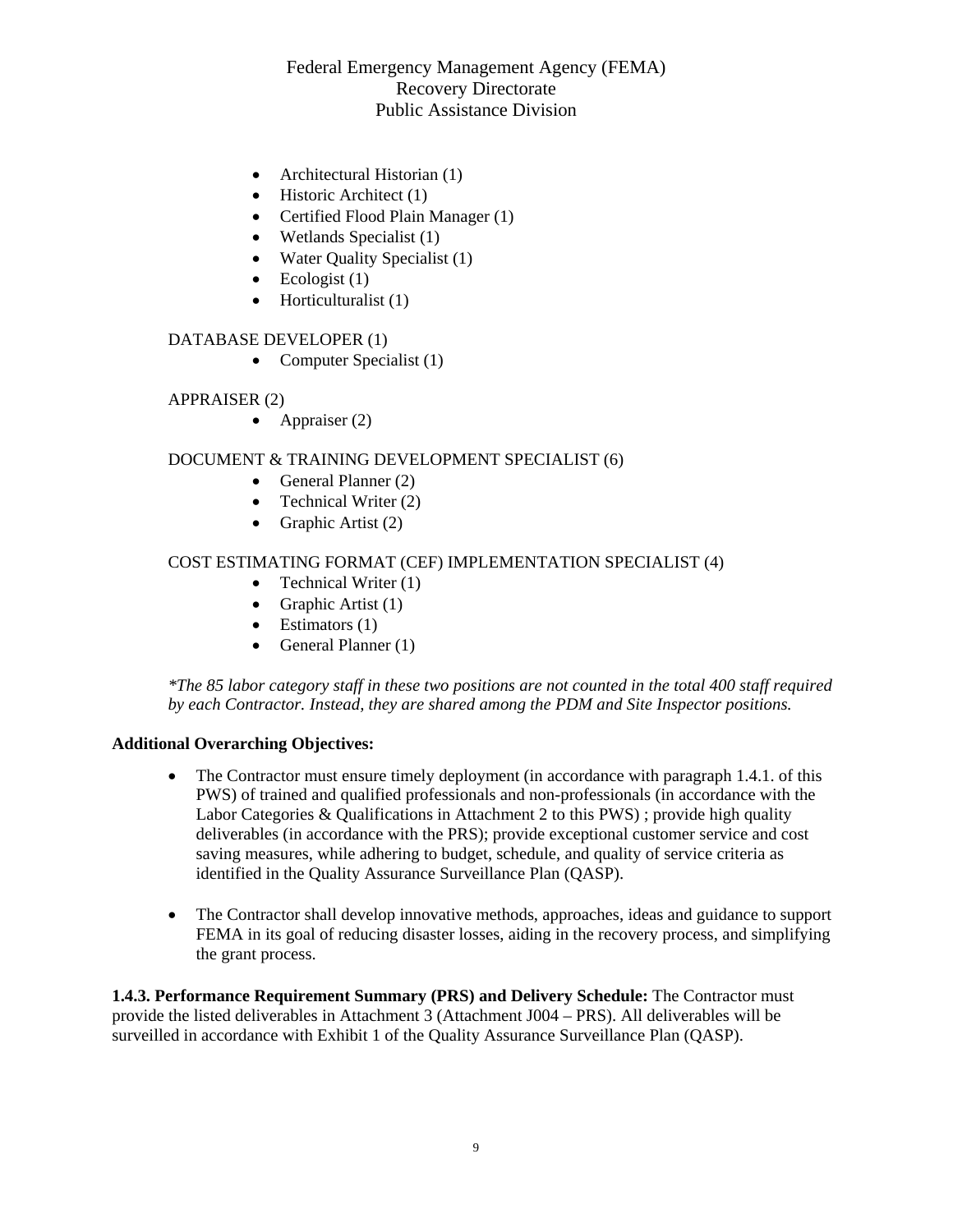**1.5. Period of Performance & Place of Performance**: Each awarded PA TAC IV contract will have a 1 year base period of performance with four- 1 year option periods. However, each individual task order requirement will determine the period of performance.

The Period of Performance reads as follows:

### **Transition Period: Date of Award to 30 Nov 2017**

#### **Ordering Periods of Performance:**

Base Year: 01 Dec 2017 to 30 Nov 2018 Option Year I: 01 Dec 2018 to 30 Nov 2019 Option Year II: 01 Dec 2019 to 30 Nov 2020 Option Year III: 01 Dec 2020 to 30 Nov 2021 Option Year IV: 01 Dec 2021 to 30 Nov 2022

The place of performance may include the Contractor's headquarters, area field offices, FEMA offices or other remote locations as designated. The specific locations will be dependent upon the services required and the specific disaster area (zone) supported. The specific place of performance will be determined in each individual task order requirement specified in each TOPR.

#### **1.6. General Information**

**Quality Control Plan (QCP)**: The Contractor shall develop and maintain an effective QCP tailored for performance relevant to the PWS. The QCP shall include a self-inspection plan, an internal staffing plan, and an outline of the procedures that the contractor will use to maintain quality, timeliness, responsiveness, customer satisfaction, and any other requirements set forth by a Task Order. The offeror shall submit a plan that details management of services to include: staffing, how work will be accepted/issued, procedures followed to ensure services are performed in a timely manner and of high quality. The plan shall describe measures taken for corrective actions if work is not performed in accordance with the contract terms and conditions. The quality control plan shall describe the monitoring system/methods that will be used for all aspects of this contract. If the Contractor determines changes are required to the QCP after contract award, the Contractor will be required to submit a comprehensive written QCP within five (5) calendar days, highlighting the desired changes, for the CO and COR's review. The CO's written acceptance is required before the Contractor may implement changes to the OCP.

The Contractor shall prepare and adhere to a QCP for use on all task orders in accordance with the PRS. The QCP shall document how the Contractor will meet and comply with the quality standards established in this requirement document. At a minimum, the QCP shall include a self-inspection plan, an internal staffing plan, and an outline of the procedures that the Contractor will use to maintain quality, timeliness, responsiveness, customer satisfaction, and any other requirements set forth in the Task Order.

**Quality Assurance**: The government shall evaluate the Contractor's performance under this contract in accordance with the QASP. This plan is primarily focused on what the Government must do to ensure the Contractor has performed in accordance with the performance standards set forth in the PRS. It defines how the performance standards will be applied, the frequency of surveillance, and the minimum acceptable defect rate(s).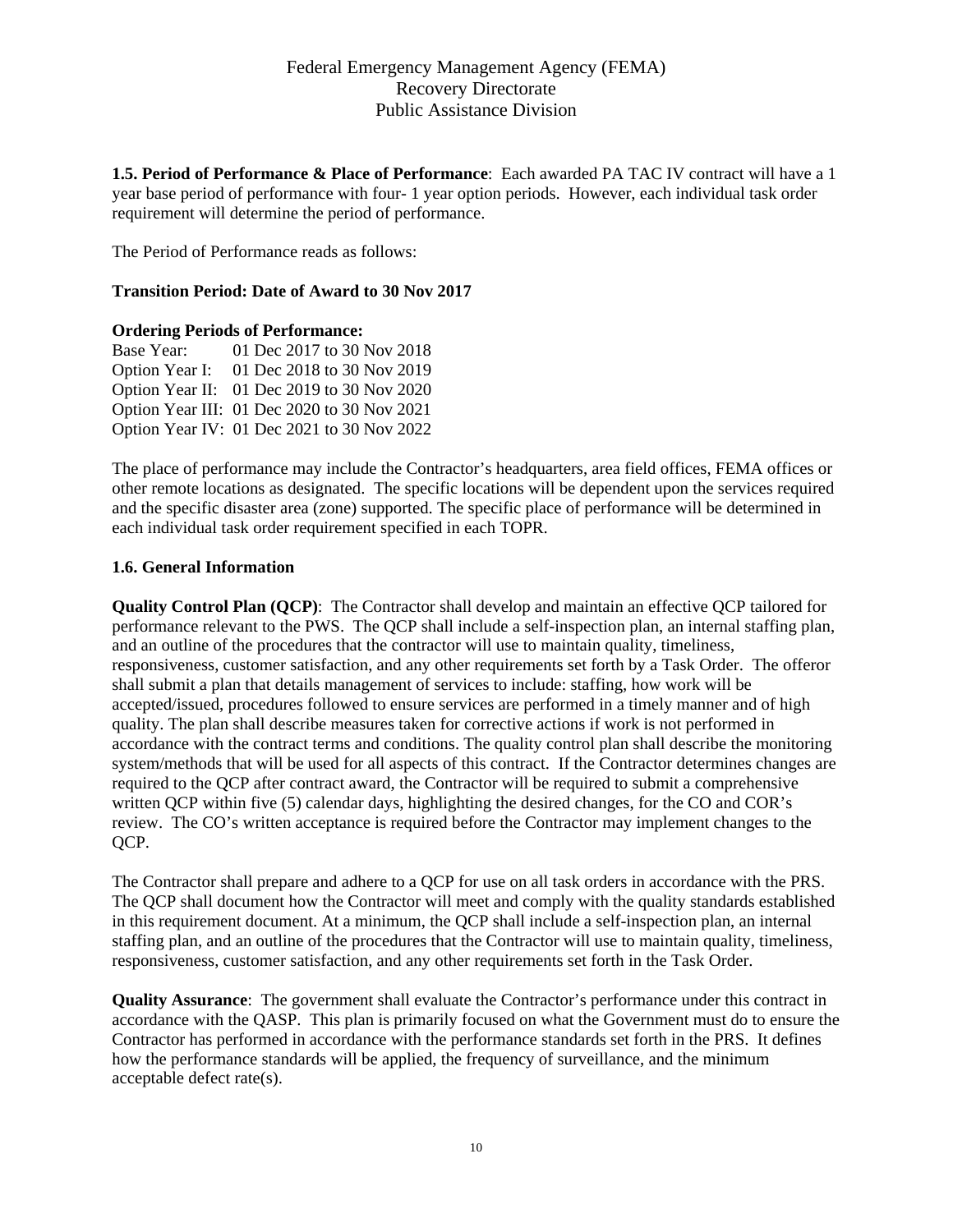**Hours of Operation:** The Contractor is responsible for conducting business based upon the hours of operation specified in each task order except Federal holidays. When the Government facility is closed due to local or national emergencies, administrative closings, or similar Government directed facility closings, FEMA employees have directed work locations. The Contractor must receive approval from the CO/COR to work from an alternate location. For other than firm fixed price contracts, the Contractor will not be reimbursed when the government facility is closed for the above reasons. The Contractor must at all times maintain an adequate workforce for the uninterrupted performance of all tasks defined within this contract when the Government facility is not closed for the above reasons. When hiring personnel, the Contractor shall keep in mind that the stability and continuity of the workforce are essential.

Additionally, the Contractor must provide the FEMA Contracting Officer's Representative/Task Monitor with a list of all holidays observed by the Contractor. This information will be provided at the beginning of an operation. In the event there is a holiday that is observed by DHS FEMA, but not by the Contractor, the Contractor must arrange with the Contracting Officer's Representative/Task Monitor, a plan for how to ensure that the full weekly work commitment is met (i.e. work 4/10 hour days, work at their hotel rooms, or at a Contractor facility, etc.) The Contractor must provide the plan to the Contracting Officer's Representative/Task Monitor as far in advance as possible, but under no circumstances shall it be less than one week prior to the holiday. The DHS FEMA Contracting Officer's Representative/Task Monitor will make every effort to accommodate the Contractor's plan.

**Type of Contract:** The government will award a hybrid Indefinitely Delivery/Indefinitely Quantity (IDIQ) type contract with Firm Fixed Price (FFP), Time and Material (T&M), and/or Cost Reimbursement (CR) type contract line item numbers (CLINs) on the task orders.

**Kick-Off/Post Award Conference/Periodic Partnering Meetings:** The Contractor shall participate in a kick-off meeting with the Government no later than five (5) business days after contract award. The Contractor shall provide key personnel with authority to make decisions and take responsibility of any actionable items as a result of the meeting. The Contractor agrees to attend any post award meetings convened by the contracting activity or contract administration office in accordance with Federal Acquisition Regulation Subpart 42.5. The contracting officer, Contracting Officers Representative (COR), and other Government personnel, as appropriate, may meet periodically with the Contractor to review the Contractor's performance. At these meetings the contracting officer will apprise the Contractor of how the Government views the Contractor's performance and the Contractor will apprise the Government of problems, if any. Partnering meetings may be held at the Government's discretion. Types of partnering meetings include Senior Partnering, Operational Partnering, and Individual Partnering. As part of these partnering meetings, the Contractor may be asked to present a quarterly briefings to the COR and other interested FEMA personnel on the status of tasking under the contract. Partnering meetings may be held at either FEMA or the Contractor's office. These meetings shall be at no additional cost to the Government and shall be included as M&A.

**Key Personnel:** The following personnel are considered key personnel by the government: Program Manager, Deputy Program Manager, Contract Manager, and Deployment/Readiness Manager. The Contractor shall provide a program manager who shall be responsible for the performance of the work. The name of this person and an alternate who shall act for the Contractor when the program manager is absent shall be designated in writing to the Contracting Officer. The Contractor's Program Manager or alternate shall have full authority to act for the Contractor on all contract matters relating to daily operation of this contract. The Contractor's Program Manager or alternate shall be accessible to the Contracting Officer (CO) / Contracting Officer Representative (COR) 24 hours a day, seven (7) days per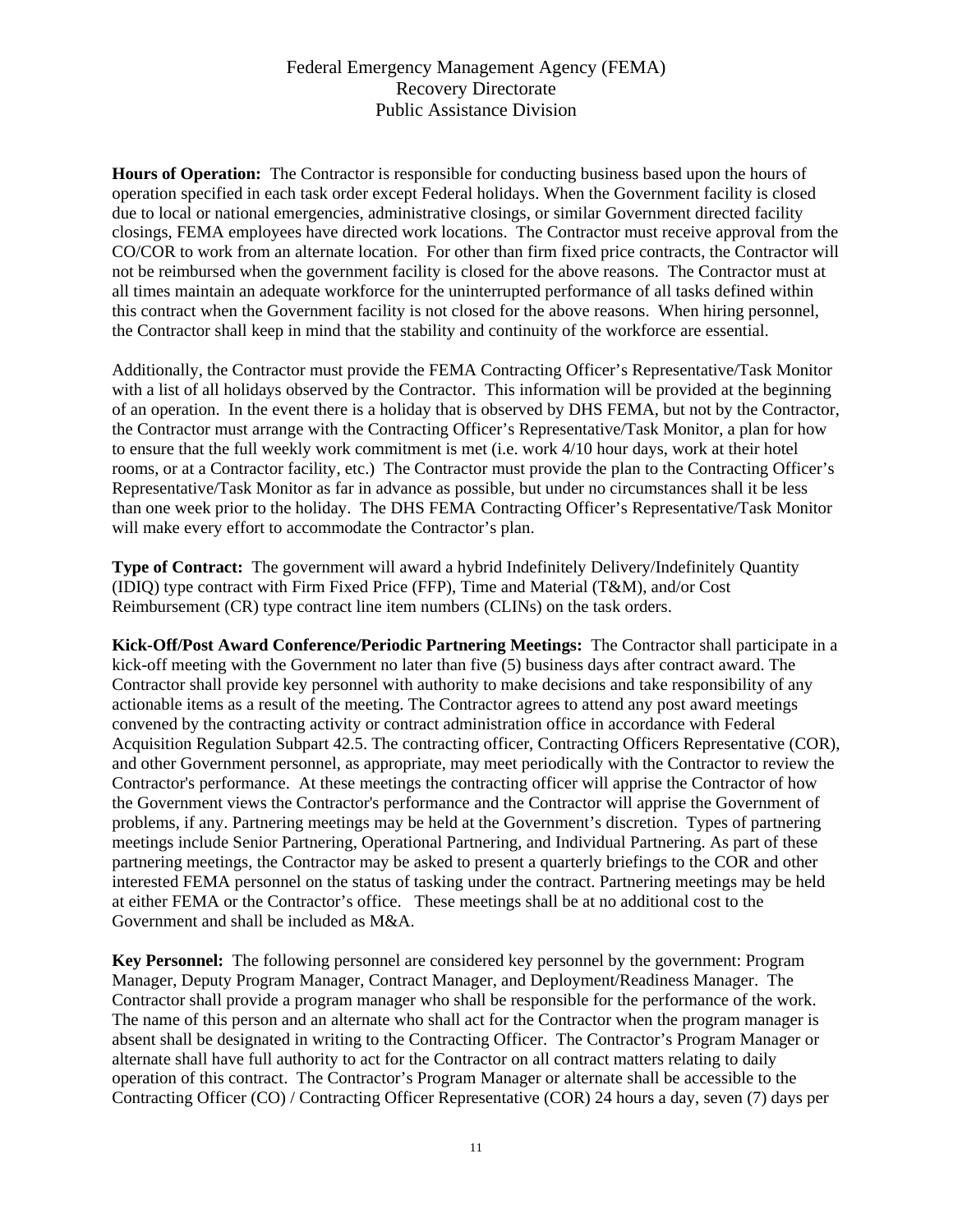week to plan for and begin deploying personnel to field locations.

**Staffing**: The Contractor shall provide a staffing plan that describes in detail the management systems and organizational structure that will be utilized in the performance of the contract requirements, including those being performed by Subcontractors. The staffing plan shall describe in detail how the Contractor will respond to and manage all Contractor personnel for each task during multiple and/or concurrent disasters. This includes the procedures for providing the type and number of personnel needed and the deployment parameters listed in the Contractor's management plan. The plan shall also demonstrate the Contractor's procedures and capability to surge beyond their base pool of personnel in the event FEMA requests additional personnel such as for a catastrophic event. The Plan shall also be a living document that is flexible enough to adapt to changing requirements under the broader scope.

**Staffing Compliance (Stafford Act)**: The Contractor will prepare a tracker in their TOSR that shows the labor mix on the task order. It will illustrate at least the labor category, number of personnel, monetary value, and local versus non-local firms and any other labor and/or staffing related trend as identified by the CO. In addition, upon request, the Contractor will provide an addendum to their personnel report that shows how it intends to maximize to the highest extent practicable the use of local firms to supplement its labor pool in support of this contract. The Contractor will be required to meet goals as set by the CO in regards to local versus non local firms.

**Identification of Contractor Employees:** All contract personnel attending meetings, answering Government telephones, and working in other situations where their Contractor status is not obvious to third parties are required to identify themselves as such to avoid creating an impression in the minds of members of the public that they are Government officials. They must also ensure that all documents or reports produced by Contractors are suitably marked as Contractor products or that Contractor participation is appropriately disclosed.

While Contractor personnel are at the Government facility, they are required to comply with all rules and regulations of the facility, specific mention being made of complying with rules and regulations governing conduct with respect to health and safety not only as they relate to themselves but also to other personnel who are Government employees or agents of the Government and to property at the site regardless of whether or not title to such property vests with the Government. Contractor personnel whose duties require their presence at a Government facility shall be clearly identifiable by the wearing of a distinctive badge obtained by the Contractor from the government. Prescribed identification for all Contractor personnel shall immediately be delivered to the installation security office for cancellation or disposition upon termination of employment with the Contractor or expiration or termination of the contract or task order authorizing such identification. Costs incurred by the Government to recover badges from Contractor's employees will be at Contractor's expense via a deduction from the final invoice. FEMA will provide the Contractor with cost information. Contractor shall inform FEMA within 18 hours of any damaged, lost, or stolen badges by completing FEMA Form 121-3-1-1 Lost/Stolen Badge Report, including a police report for stolen badges.

**Contractor Travel:** All travel and transportation shall be in accordance with the Federal Travel Regulation (FTR), FEMA's Travel Policy Manual 122-1-1, and the Federal Acquisition Regulation 31.205-46. The Contractor shall obtain written approval from the COR before initiating any travel arrangements. Contractor will be required to travel CONUS and within the National Capital Region (NCR) during the performance of this contract to attend meetings, conferences, and training. Contractor will be authorized travel expenses consistent with the substantive provisions of the FTR and the limitation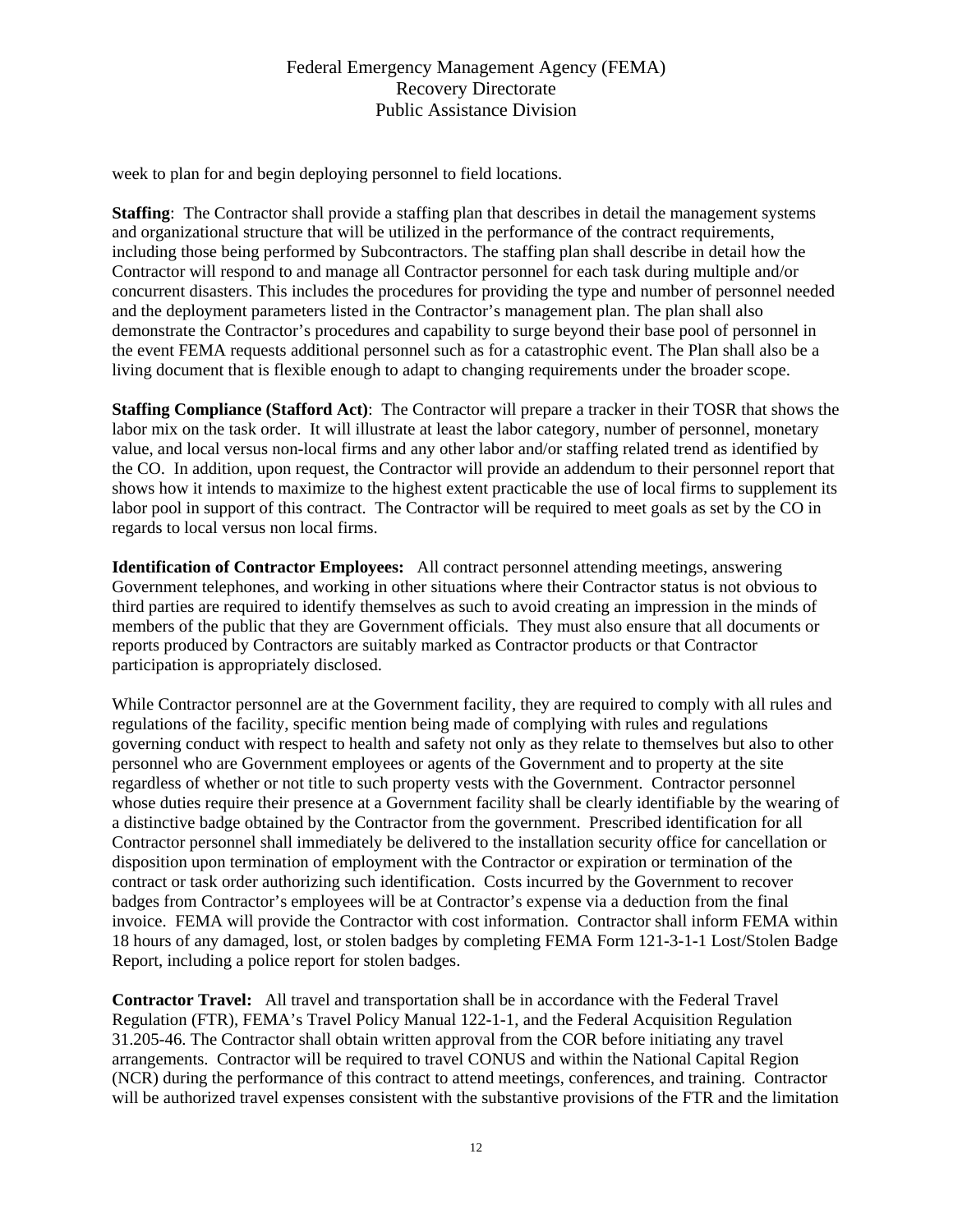of funds specified in this contract. All travel requires Government approval/authorization and notification to the COR.

**Other Direct Costs:** This category includes travel, reproduction, shipping expenses, and training materials. It could also entail the renting of suitable training venues. The Government will only pay for the official travel expenses essential to the transaction of official business, which includes per diem expenses and miscellaneous items in accordance with FEMA Manual 122-1-1: Travel Policy Manual.

**Data Rights:** The Government has unlimited rights to all documents/material produced under this contract. All documents and materials, to include the source codes of any software, produced under this contract shall be Government owned and are the property of the Government with all rights and privileges of ownership/copyright belonging exclusively to the Government. These documents and materials may not be used or sold by the Contractor without written permission from the Contracting Officer. All materials supplied to the Government shall be the sole property of the Government and may not be used for any other purpose. This right does not abrogate any other Government rights.

**Organizational Conflict of Interest:** Contractor and Subcontractor personnel performing work under this contract may have access to or participate in the development of proprietary or source selection information (e.g., cost or pricing information, budget information or analyses, specifications or work statements, etc.) or perform evaluation services which may create a current or subsequent Organizational Conflict of Interests (OCI) as defined in FAR Subpart 9.5. The Contractor shall notify the Contracting Officer immediately whenever it becomes aware that such access or participation may result in any actual or potential OCI and shall promptly submit a plan to the Contracting Officer to avoid or mitigate any such OCI. The Contractor's mitigation plan will be determined to be acceptable solely at the discretion of the Contracting Officer and in the event the Contracting Officer unilaterally determines that any such OCI cannot be satisfactorily avoided or mitigated, the Contracting Officer may affect other remedies as he or she deems necessary, including prohibiting the Contractor from participation in subsequent contracted requirements which may be affected by the OCI. For more information, see paragraphs H.4 and I.15 of this solicitation.

**Transition/Phase-In Period:** To minimize any decreases in productivity and to prevent possible negative impacts on additional services, the Contractor shall have key personnel on board during the phase in period. During the phase in period, the Contractor will become familiar with performance requirements, hire and train personnel, and submit documentation for employee background checks/badging as set out in paragraph 1.4.1 above. The Contractor will submit a Phase-in Plan in accordance with the PRS described in attachment 3. The Contractor will submit an Open Task Order Transition Plan upon request of the contracting officer or COR. The phase-in process is the Contractor's procedures to assume any tasks or work from incumbent Contractors on open disasters as stipulated in the PRS.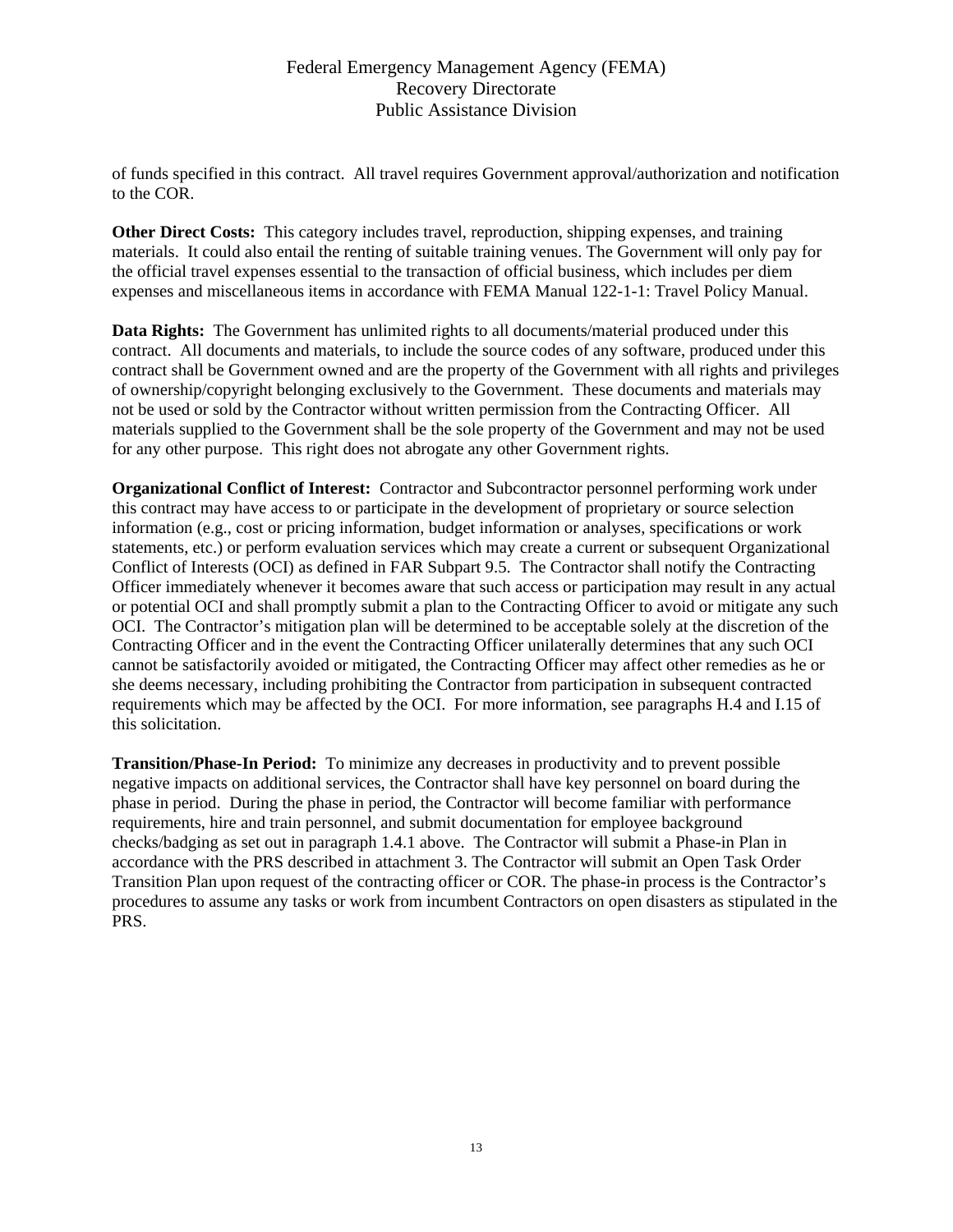#### **Part 2**

#### **2. Definitions and Acronyms**

#### **2.1. Definitions:**

**Contractor.** A supplier or vendor awarded a contract to provide specific supplies or service to the government. The term used in this contract refers to the prime.

**Contracting Officer (CO).** The CO has authority to enter into, administer, or terminate contracts and make related determinations and findings. COs may bind the Government only to the extent of the authority delegated to them. COs are responsible for ensuring performance of all necessary actions for effective contracting, ensuring compliance with the terms of the contract, and safeguarding the interests of the United States Federal Government in its contractual relationships. COs ensure that contract requirements have been met, and that sufficient funds are available for obligation; and ensure that Contractors receive impartial, fair, and equitable treatment. In addition, the CO is the only person authorized to approve changes to any of the requirements under this contract and subsequent task orders.

**Contracting Officer's Representative (COR).** The COR will be identified by separate letter. The COR monitors all technical aspects of the contract and assists in contract administration. The COR is authorized to perform the following functions: assure that the Contractor performs the technical requirements of the contract: perform inspections necessary in connection with contract performance: maintain written and oral communications with the Contractor concerning technical aspects of the contract: issue written interpretations of technical requirements, including Government drawings, designs, specifications: monitor Contractor's performance and notifies both the Contracting Officer and Contractor of any deficiencies; coordinate availability of government furnished property, and provide site entry of Contractor personnel. A letter of designation issued to the COR, a copy of which is sent to the Contractor, states the responsibilities and limitations of the COR, especially with regard to changes in cost or price, estimates or changes in delivery dates. The COR is not authorized to change any of the terms and conditions of the resulting order.

**Defective Service.** A service output that does not meet the standard of performance associated with the Performance Work Statement.

**Deliverable.** Anything that can be physically delivered, but may include non-manufactured things such as meeting minutes or reports.

**Key Personnel.** Contractor personnel that are evaluated in a source selection process and that may be required to be used in the performance of a contract by the Key Personnel listed in the PWS.

**Physical Security.** Actions that prevent the loss or damage of Government property.

**Quality Assurance.** The government procedures to verify that services being performed by the Contractor are performed according to acceptable standards.

**Quality Assurance Surveillance Plan (QASP).** An organized written document specifying the surveillance methodology to be used for surveillance of Contractor performance.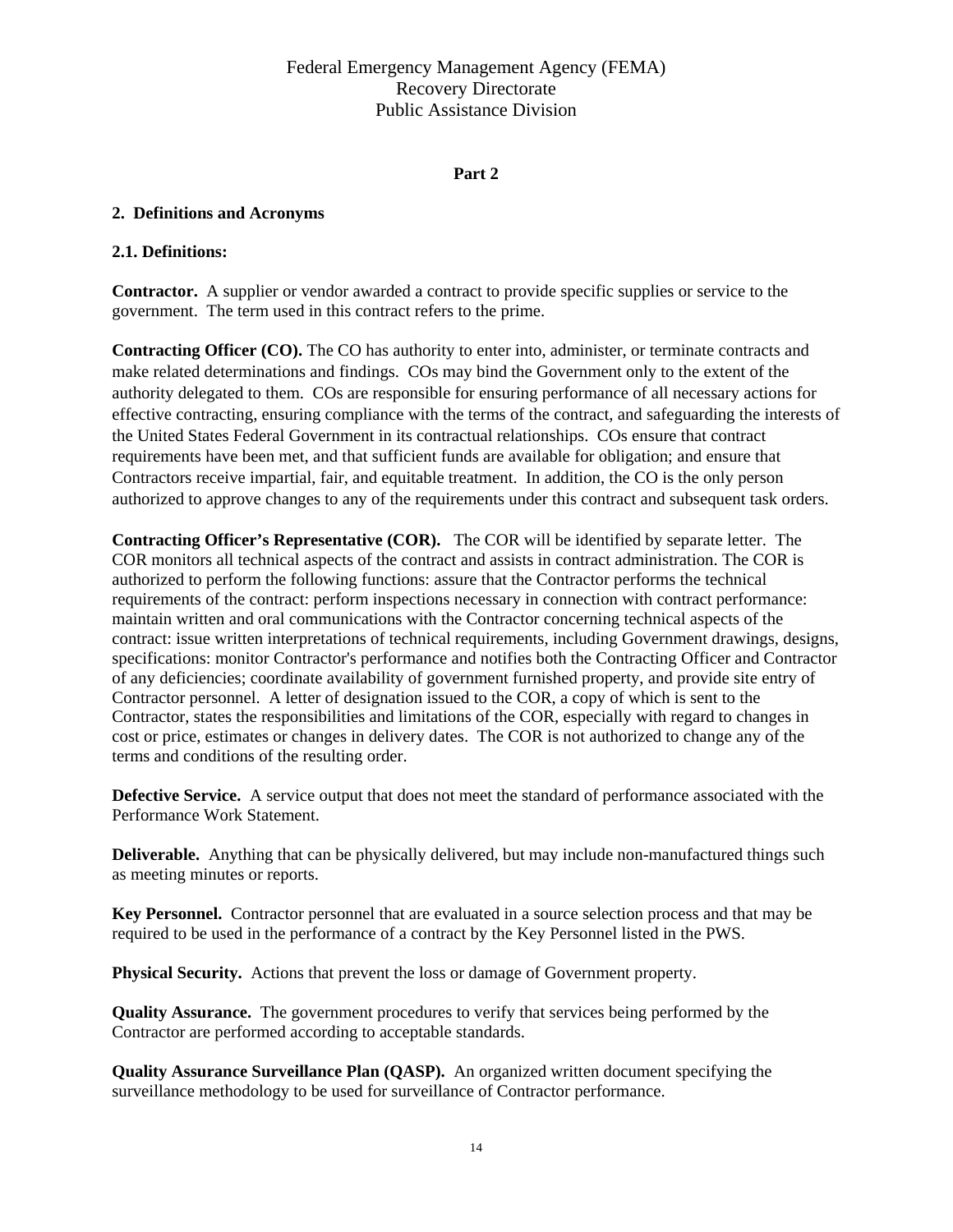**Quality Control.** All necessary measures taken by the Contractor to assure that the quality of an end product or service shall meet contract requirements.

**Subcontractor.** One that enters into a contract with a prime Contractor. The Government does not have privity of contract with the Subcontractor.

**Task Monitor.** The TM is responsible for individual project management and/or Task Order assignment administration. The TM assists the Contracting Officer Representative (COR) by performing daily oversight to ensure work is performed in accordance with the Task Order and Statement of Work, and provide any other necessary technical guidance to the Contractor. A TM does not have authority to request or authorize work to be performed outside the scope of the task order. Each TM works in conjunction with the COR; however, if any discrepancies exist between the direction given by the COR and a Task Monitor to the Contractor, the COR's direction shall take precedence. If the Contractor is unclear as to the direction provided by a TM or believe the direction to be out of the scope, the Contractor shall contact either the COR or the Contracting Officer as appropriate.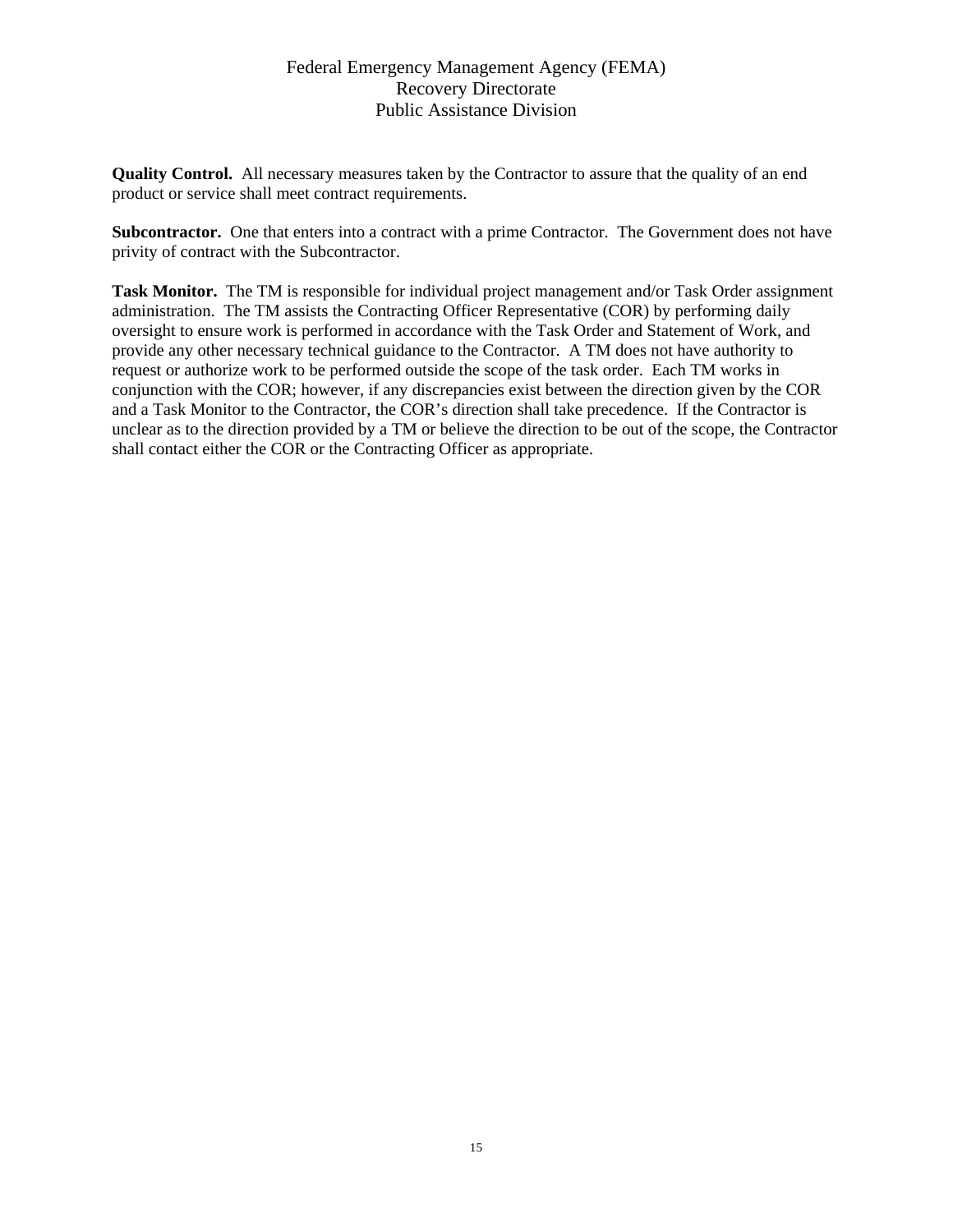# **2.2. Acronyms.**

| <b>Contracting Officer</b>                                     |
|----------------------------------------------------------------|
| <b>Contracting Officer Representative</b>                      |
| Code of Federal Regulations                                    |
| Continental United States (excludes Alaska and Hawaii)         |
| <b>Federal Acquisition Regulation</b>                          |
| Organizational Conflict of Interest                            |
| Outside Continental United States (includes Alaska and Hawaii) |
| <b>Other Direct Costs</b>                                      |
| Point of Contact                                               |
| Performance Requirements Summary                               |
| Performance Work Statement                                     |
| <b>Quality Assurance</b>                                       |
| <b>Quality Assurance Program</b>                               |
| <b>Quality Assurance Surveillance Plan</b>                     |
| <b>Quality Control</b>                                         |
| <b>Quality Control Program</b>                                 |
| <b>Task Monitor</b>                                            |
|                                                                |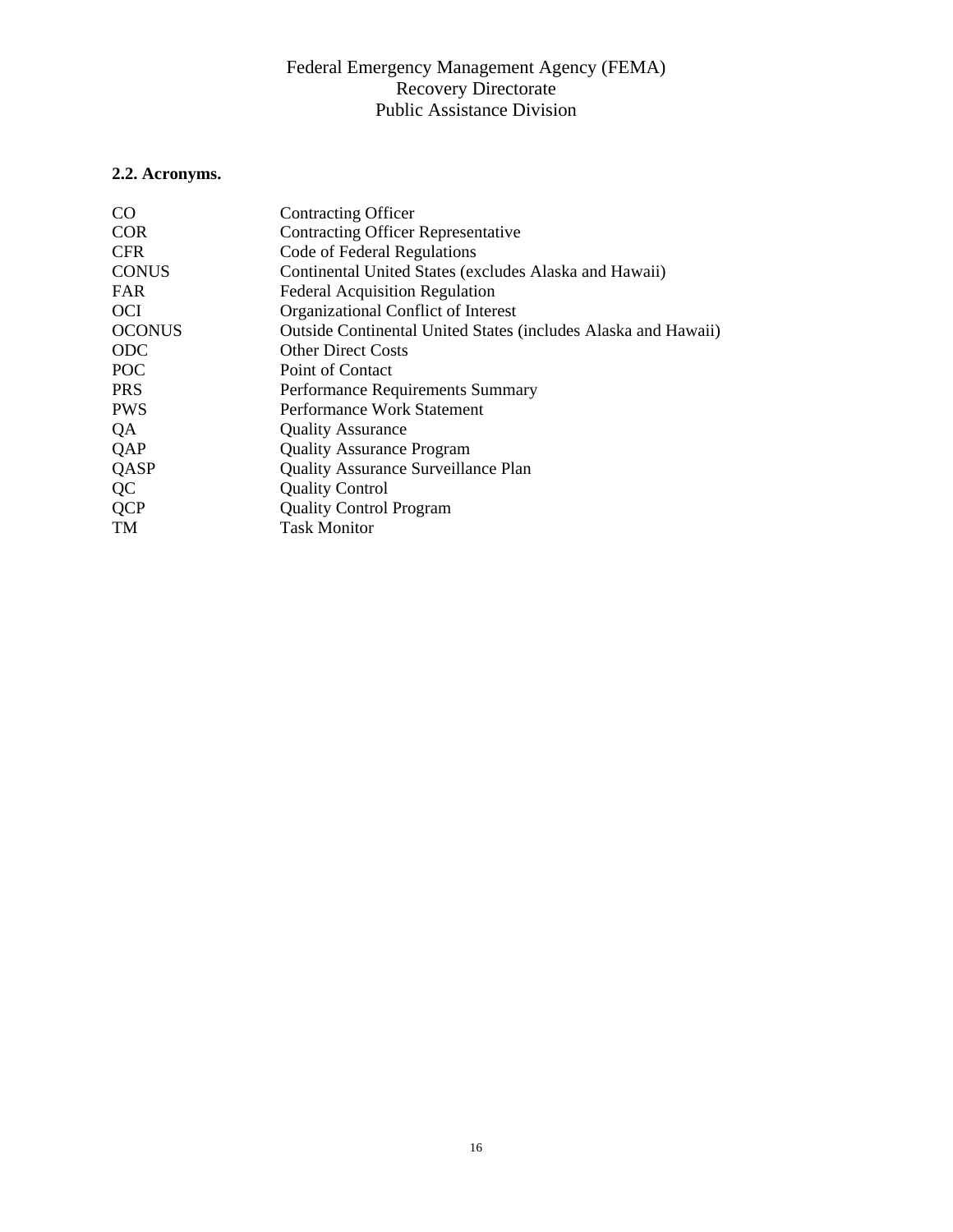### **Part 3**

### **3. Government Furnished Equipment (GFE), Information, Items and Services**

**3.1. Services:** FEMA may supply GFE when the Contractor requires access to FEMA systems or when the Contractor is located in a field location where access is limited to Government issued equipment. FEMA will coordinate the distribution of equipment, if deemed necessary. For all other instances, the Contractor shall provide all equipment, supplies, and staff to fulfill the requirements detailed in this requirement document and accompanying Task Orders.

**3.2. Government Furnished Information (GFI).** The Government will provide the Contractor with applicable guidance documents, as they are issued or updated.